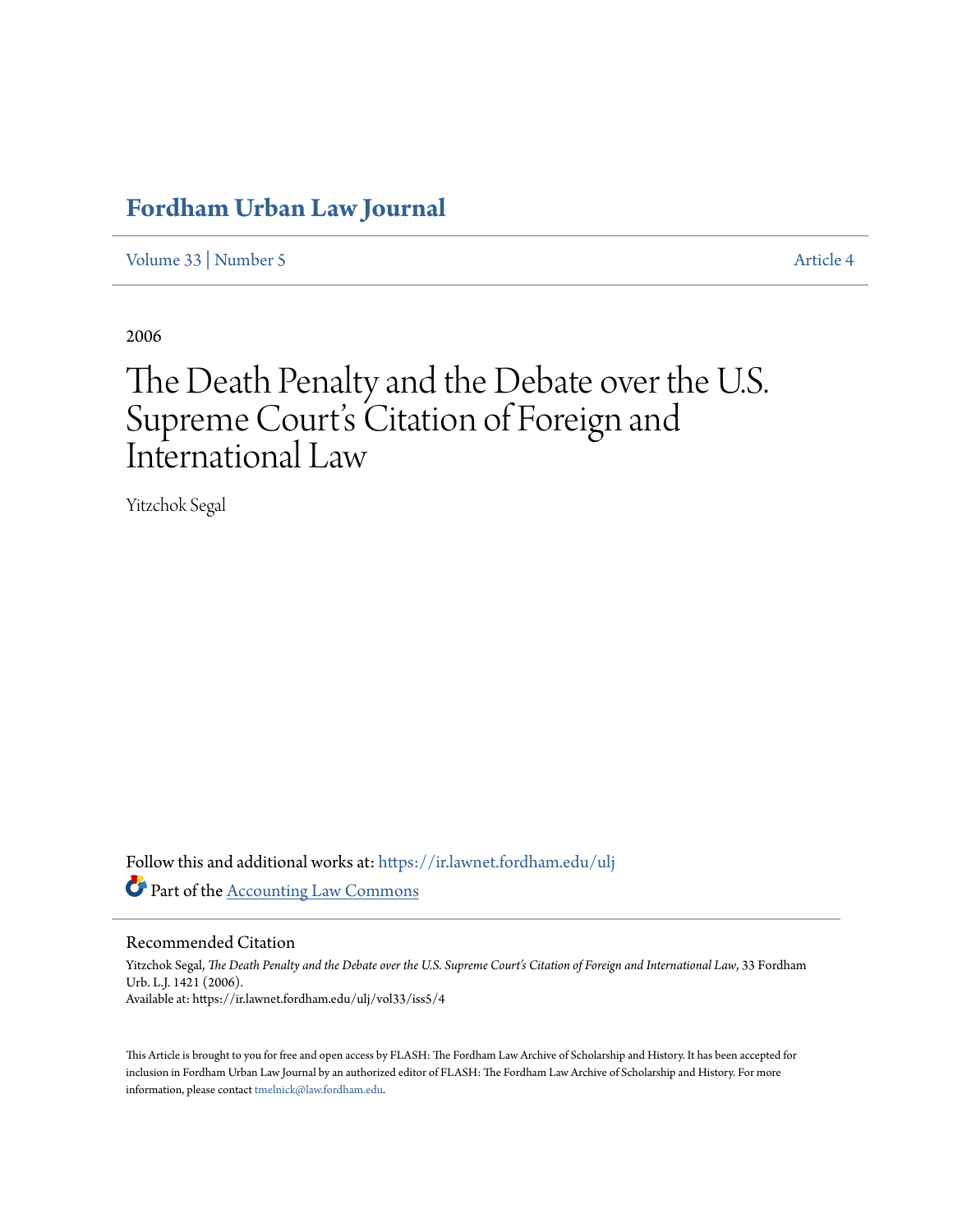## **THE DEATH PENALTY AND THE DEBATE OVER THE U.S. SUPREME COURT'S CITATION OF FOREIGN AND INTERNATIONAL LAW**

*Yitzchok Segal\**

#### **BACKGROUND**

Is it appropriate to use foreign and international law to interpret the United States Constitution? Should the United States Supreme Court be permitted to cite foreign and international law in interpreting the U.S. Constitution?<sup>[1](#page-1-0)</sup> These questions have generated much interest and

It is also critical to clarify the parameters of the issue. The debate over the Supreme Court's use of comparative law has generally been limited to its use as persuasive evidence; most ardent proponents of citing comparative materials do not suggest that the Court may cite foreign and international law in purely domestic issues as controlling precedent. For example, Justice Breyer is perhaps the Court's most vocal proponent of using comparative legal materials in U.S. constitutional interpretation, yet even he has stated that these materials are not controlling. *See, e.g.*, Knight v. Florida, 528 U.S. 990, 996 (1999) (Breyer, J., dissenting) (stating "[o]bviously this foreign authority does not bind us"), *overruled by* Moore v. Kinney, 278 F.3d 774 (8th Cir. 2002); *see also, e.g.*, Vicki Jackson, *Yes Please, I'd Love to Talk With You*, LEGAL AFF., July-Aug. 2004, at 44 ("[T]he Court's recent references to foreign decisions and practice do not treat them as binding."). *But see* Martin S. Flaherty, *Judicial Globalization in the Service of Self-Government*, 20 ETHICS & INT'L AFF. J. (forthcoming 2006). My thanks to the author for making this article available to me.

Further, both sides of this debate agree that in certain situations comparative materials are relevant. These situations include interpreting treaties, adjudicating a case involving a choice-of-law provision in a contract on which the U.S. suit is based, cases involving the constitutional provision authorizing Congress to "punish Offences against the Law of the Nations," cases involving admiralty law, and asylum cases where a foreign decision reveals that a foreign nation persecutes members of an asylum-seeking ethnic group. *See, e.g.*, Richard Posner, *No Thanks, We Already Have Our Own Laws*, LEGAL AFF., July-Aug. 2004, at 40; Antonin Scalia, Keynote Address, *Foreign Legal Authority in* 

<span id="page-1-0"></span><sup>\*</sup> I would like to thank John Feerick, Professor and former Dean, Fordham University School of Law, and Daniel Richman, Professor, Fordham University School of Law, for their remarks on an earlier draft of this Comment. I would also like to thank Martin Flaherty, Professor, Fordham University School of Law, for some valuable suggestions that were incorporated into this Comment.

<sup>1.</sup> For the purposes of this Comment, "international law" may be understood as the law that binds nation-states; "foreign law" may be understood as the law of other sovereign nation-states; and "comparative law" may be understood as all non-U.S. legal materials, including both international and foreign law.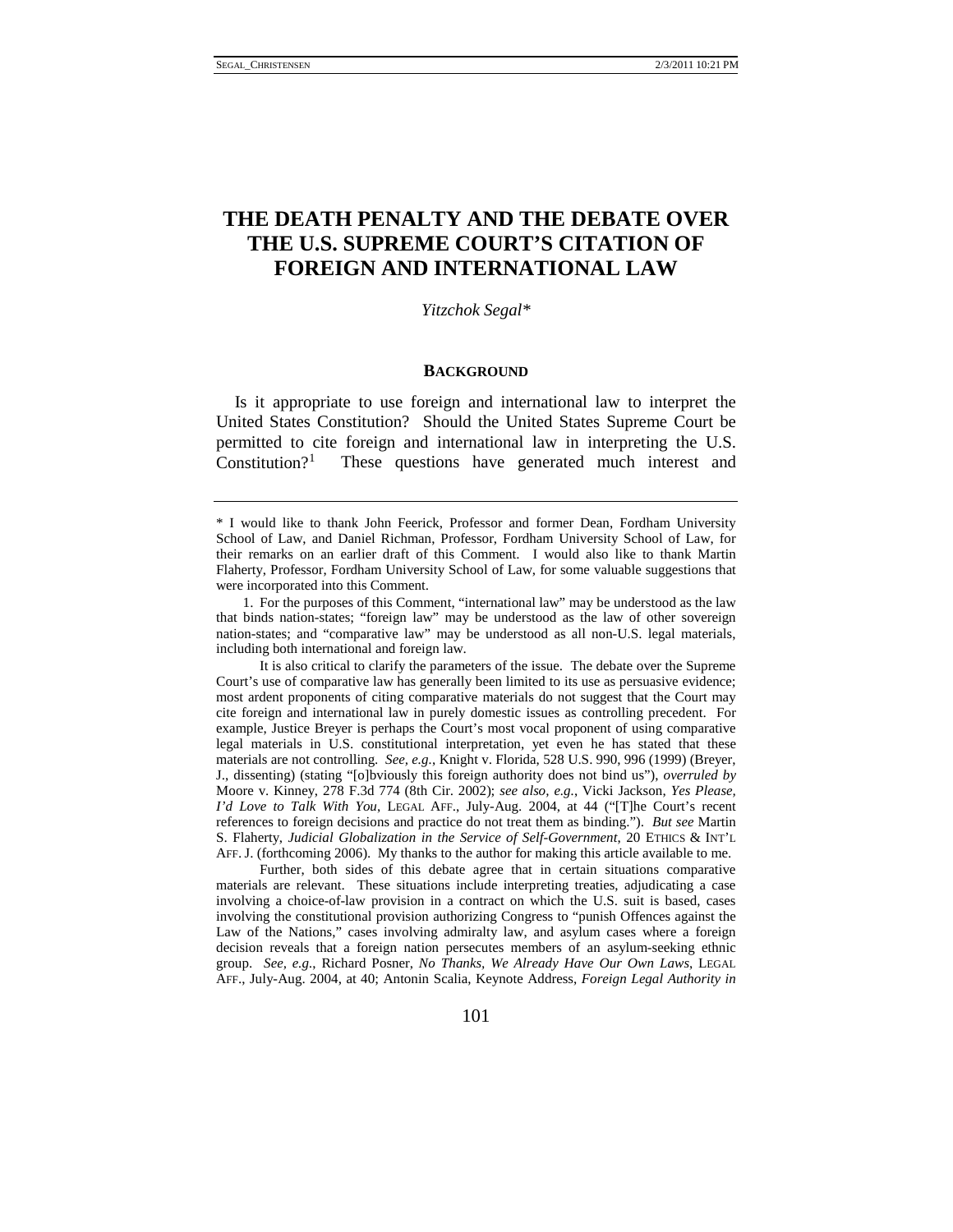controversy. While many justices and commentators endorse citations to foreign and international law, others have argued that it is inappropriate to interpret the U.S. Constitution based on non-U.S. law.<sup>[2](#page-2-0)</sup>

Indeed, the appropriateness of using foreign and international law in interpreting the U.S. Constitution is arguably the most controversial jurisprudential issue in recent years. It has invoked impassioned rhetoric and violent death threats aimed at Justice Ginsburg and former Justice O'Connor<sup>[3](#page-2-1)</sup> and has spawned an impressive, ever-growing body of literature comprised of articles by justices,  $\frac{4}{3}$  $\frac{4}{3}$  $\frac{4}{3}$  legal commentators,  $\frac{5}{3}$  $\frac{5}{3}$  $\frac{5}{3}$  and journalists.<sup>[6](#page-2-4)</sup>

To a significant extent, this debate hinges on larger issues such as the purpose of the Constitution, the usefulness of comparative constitutional analysis, and the proper method of the interpretation of the Constitution. *See, e.g.*, Louis J. Blum, Comment, *Mixed Signals: The Limited Role of Comparative Analysis in Constitutional Adjudication*, 39 SAN DIEGO L. REV. 157, 200 n.15 (2002); Donald E. Childress III, Note, *Using Comparative Constitutional Law to Resolve Domestic Federal Questions*, 53 DUKE L.J. 193 (2003) (relating the differing judicial opinions in *Atkins v. Virginia*, 536 U.S. 304 (2002) to the interpretive posture of the justices); Jackson, *supra* at 46; Seth F. Kreimer, *Invidious Comparisons: Some Cautionary Remarks on the Process of Constitutional Borrowing*, 1 U. PA. J. CONST. L. 640 (1999) (arguing that the receptiveness of a system of constitutional law to borrowings from other systems will depend on the constitutional model employed); Mark Tushnet, *Transnational/Domestic Constitutional Law*, 37 LOY. L.A. L. REV. 239, 241 (2003) [hereinafter Tushnet, *Transnational/Domestic Constitutional Law*] (relating the debate over the relevance of non-U.S. law to constitutional interpretation to the broader debates over the proper interpretation of the Constitution). A historical overview of several dominant interpretive theories is provided by PHILIP BOBBITT, CONSTITUTIONAL FATE: THEORY OF THE CONSTITUTION (1982). For a recent attempt to describe the debate over constitutional interpretive methods, see Richard H. Fallon, Jr., *How to Choose a Constitutional Theory*, 87 CAL. L. REV. 535 (1999).

2*. See infra* notes 3-4.

<span id="page-2-4"></span><span id="page-2-3"></span><span id="page-2-1"></span><span id="page-2-0"></span>3. Former Judge Robert Bork, for example, has called the Court's recent citations to foreign and international law "risible," "absurd," and "flabbergasting." Robert H. Bork, *Whose Constitution is it Anyway?*, NAT'L REV., Dec. 8, 2003, at 37 [hereinafter Bork, *Whose Constitution?*]; Robert H. Bork, *Has The Supreme Court Gone Too Far?* (October 2003), *available at* 

http://www.committeeforjustice.org/contents/news/news100103\_commentary.shtml [hereinafter Bork, *Gone Too Far?*]. Both former Justice O'Connor and Justice Ginsburg have been threatened with death because of their comparative law citations. Posting of Mickey McLean to World Views blog, <http://www.worldmagblog.com/blog/archives/023255.html> (Mar. 16, 2006, 1:12 EST).

<span id="page-2-2"></span>4. Judges who have written or spoken on this subject outside of judicial opinions include Shirley S. Abrahamson & Michael J. Fischer, *All the World's a Courtroom: Judging in the New Millennium*, 26 HOFSTRA L. REV. 273 (1997); Harry A. Blackmun, *The Supreme Court and the Law of the Nations*, 104 YALE L.J. 39 (1994); Stephen Breyer, Keynote Address, 97 AM. SOC'Y INT'L L. PROC. 265 (2003) [hereinafter Breyer, Keynote Address];

*the Federal Courts*, 98 AM. SOC'Y INT'L L. PROC. 305 (2004) [hereinafter Scalia, Keynote Address]; Harvie Wilkinson III, *The Use of International Law in Judicial Decisions*, 27 HARV. J.L. & PUB. POL'Y 423 (2004).

In sum, the issue is: is it appropriate for the Supreme Court to cite foreign and international law as persuasive evidence in purely domestic issues?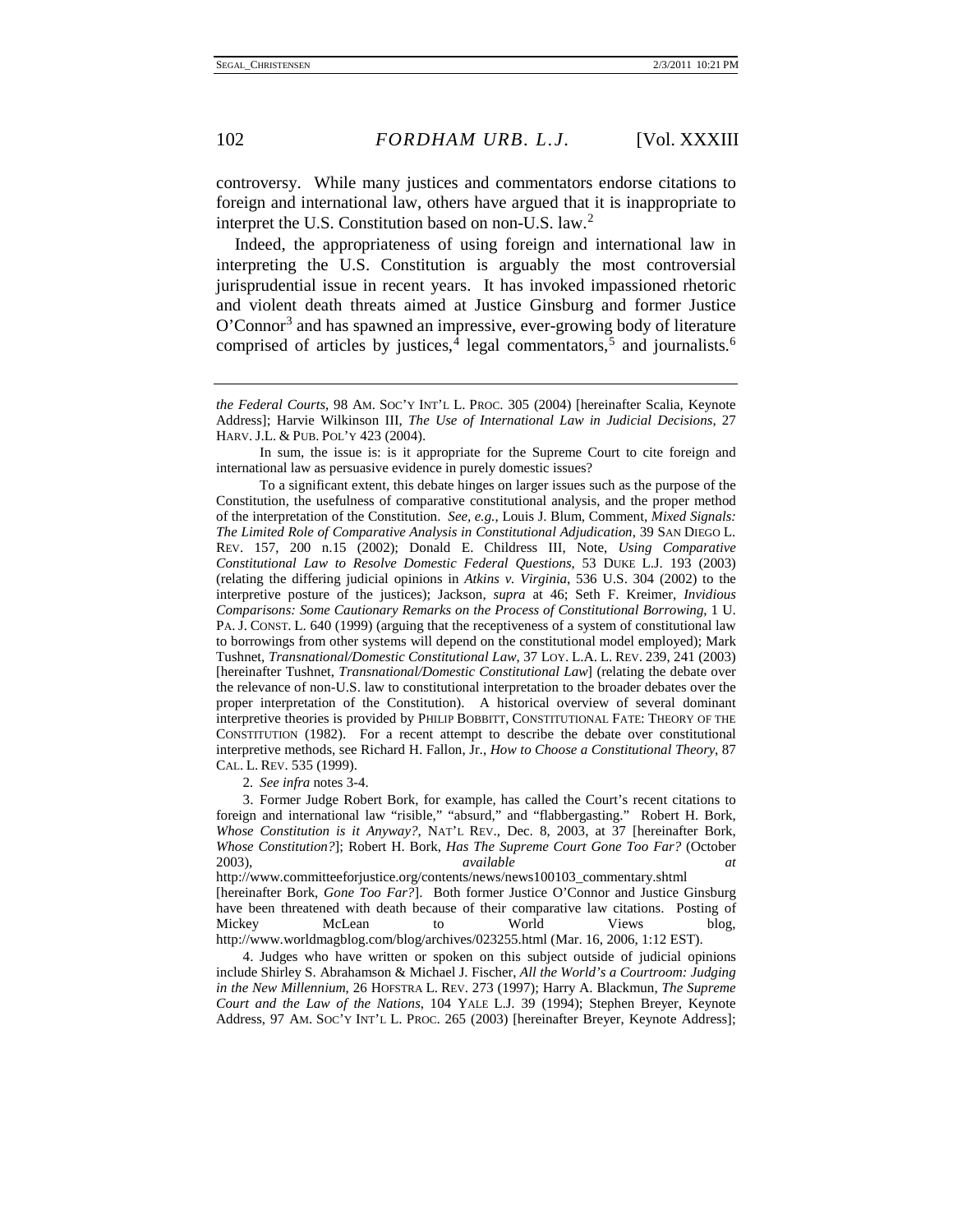Ruth Bader Ginsburg, *Looking Beyond Our Borders: The Value of a Comparative Perspective in Constitutional Adjudication*, 22 YALE L. & POL'Y REV. 329 (2004); Ruth Bader Ginsburg & Deborah Jones Merritt, *Affirmative Action: An International Human Rights Dialogue*, 21 CARDOZO L. REV. 253 (1999); Michael Kirby, *Think Globally*, 4 GREEN BAG 2D 287 (2001); Sandra Day O'Connor, *Broadening Our Horizons: Why American Lawyers Must Learn About Foreign Law*, 45 FED. LAW. 20 (1998); Sandra Day O'Connor, Keynote Address: Proceedings of the Ninety-Sixth Annual Meeting of the American Society of International Law, *in* 96 AM. SOC'Y INT'L L. PROC. 348 (2002) [hereinafter O'Connor, Keynote Address]; Claire L'Heureux-Dubè, Remark, *The Importance of Dialogue: Globalization and the International Impact of the Rehnquist Court*, 34 TULSA L.J. 15 (1998); Diarmuid F. O'Scannlain, *What Role Should Foreign Practice and Precedent Play in the Interpretation of Domestic Law?*, 80 NOTRE DAME L. REV. 1893 (2005); Posner, *supra* note 1; William H. Rehnquist, *Foreword* to DEFINING THE FIELD OF COMPARATIVE CONSTITUTIONAL LAW, at vii, viii-ix (Vicki C. Jackson & Mark Tushnet eds., 2002); William H. Rehnquist, *Constitutional Courts—Comparative Remarks*, *in* GERMANY AND ITS BASIC LAW: PAST, PRESENT, AND FUTURE: A GERMAN-AMERICAN SYMPOSIUM 411, 412 (Paul Kirchhof & Donald P. Kommers eds., 1993); Patricia M. Wald, *The Use of International Law in the American Adjudicative Process*, 27 HARV. J.L. & PUB. POL'Y 431 (2004); Wilkinson, *supra* note 1; Bork, *Whose Constitution?*, *supra* note 3; Bork, *Gone Too Far?*, *supra* note 3; Ruth Bader Ginsburg, "*A Decent Respect to the Opinions of [Human]kind": The Value of a Comparative Perspective in Constitutional Adjudication* (Feb. 7, 2006), [http://www.supremecourtus.gov/publicinfo/speeches/sp\\_02-07b-06.html](http://www.supremecourtus.gov/publicinfo/speeches/sp_02-07b-06.html) [hereinafter Ginsburg, *A Decent Respect to the Opinions of [Human]kind*]; Sandra Day O'Connor, Remarks to the Southern Center for International Studies (Oct. 28, 2003), *available at*  [http://www.southerncenter.org/OConnor\\_transcript.pdf;](http://www.southerncenter.org/OConnor_transcript.pdf) Sandra Day O'Connor, *O'Connor Extols Role of International Law* (Oct. 27, 2004), [http://www.cnn.com/2004/LAW/10/27/scotus.oconnor.ap;](http://www.cnn.com/2004/LAW/10/27/scotus.oconnor.ap) Scalia, Keynote Address, *supra* note 1; Antonin Scalia & Stephen Breyer, Discussion on the Constitutional Relevance of Foreign Court Decisions at the American University Washington College of Law (Jan. 13, 2005), *available at* http://epstein.law.northwestern.edu/research/supctLawScaliaBreyer.pdf [hereinafter Scalia & Breyer, Discussion on the Constitutional Relevance of Foreign Court Decisions].

5. Articles discussing the debate over citations to foreign and international law as well as the value of comparative sources in U.S. constitutional interpretation include Bruce Ackerman, *The Rise of World Constitutionalism*, 83 VA. L. REV. 771 (1997); T. Alexander Aleinkoff, *International Law, Sovereignty, and American Constitutionalism: Reflections on the Customary International Law Debate*, 98 AM. J. INT'L L. 91 (2004); Roger P. Alford, *Federal Courts, International Tribunals, and the Continuum of Deference*, 43 VA. J. INT'L L. 675 (2003) [hereinafter Alford, *Federal Courts*]; Roger P. Alford, *Federal Courts, International Tribunals, and the Continuum of Deference: A Postscript on Lawrence v.* Texas, 44 VA. J. INT'L L. 913 (2004) [hereinafter Alford, *Postscript on* Lawrence]; Roger P. Alford, *Misusing International Sources to Interpret the Constitution*, 98 AM. J. INT'L L. 57 (2004) [hereinafter Alford, *Misusing*]; Osmar J. Benvenuto, Note, *Reevaluating the Debate Surrounding the Supreme Court's Use of Foreign Precedent*, 74 FORDHAM L. REV. 2695 (2006); Blum, *supra* note 1; Childress, *supra* note 1; Lawrence Connell, *The Supreme Court, Foreign Law, and Constitutional Governance*, 11 WIDENER L. REV. 59 (2004); Sujit Choudhry, *Globalization in Search of Justification: Toward a Theory of Comparative Constitutional Interpretation*, 74 IND. L.J. 819 (1999); Flaherty, *supra* note 1; David Fontana, *The Next Generation of Transnational/Domestic Constitutional Law Scholarship: A Reply to Professor Tushnet*, 38 LOY. L.A. L. REV. 445 (2004) [hereinafter Fontana, *The Next Generation*]; David Fontana, *Refined Comparativism in Constitutional Law*, 49 UCLA L. REV. 539 (2001); Rex D. Glensy, *Which Countries Count?:* Lawrence v. Texas *and the*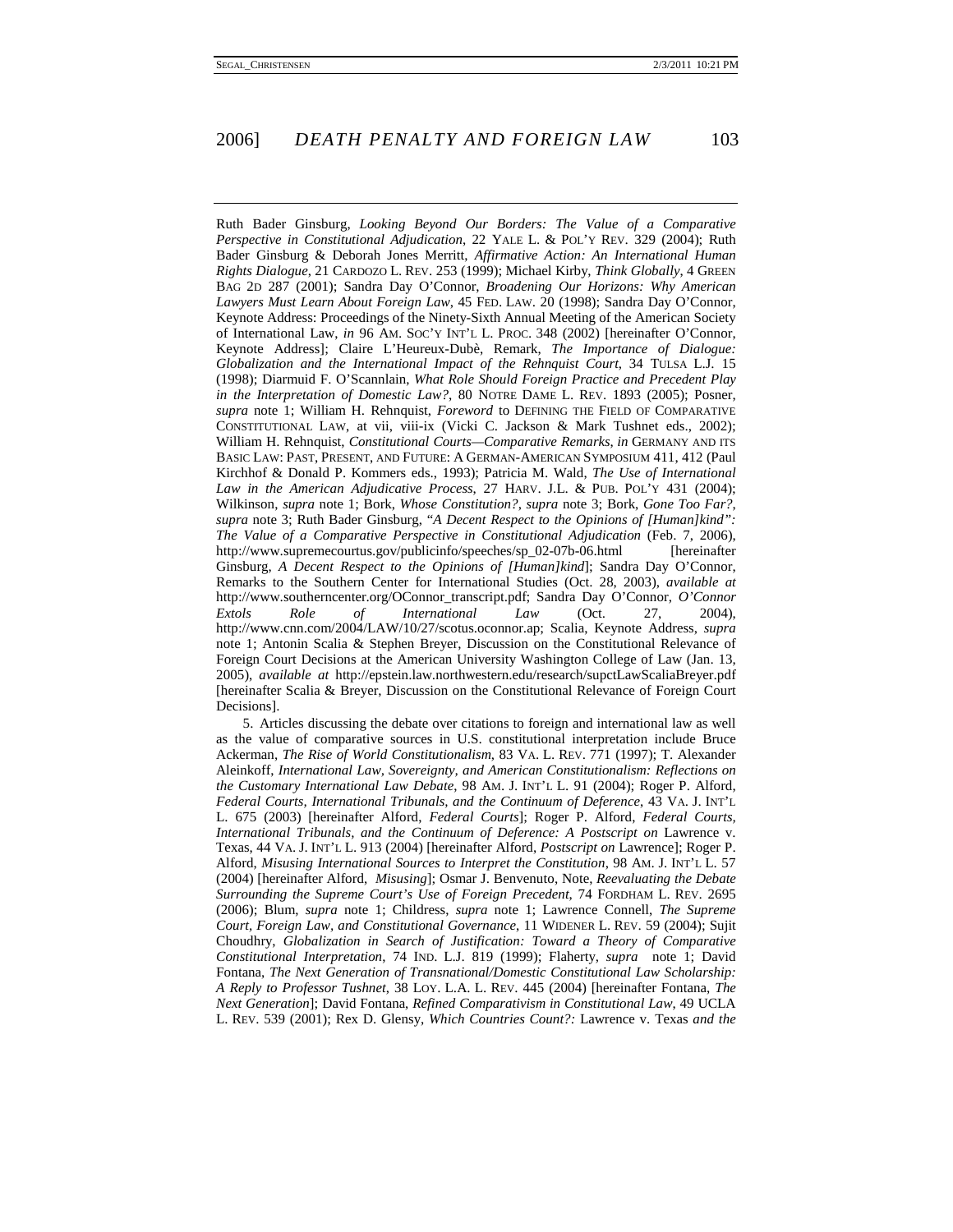Outside the pages of the Court's official reporter, several Justices have spoken publicly about the proper role of comparative legal materials in U.S. constitutional interpretation.<sup>[7](#page-4-0)</sup> For instance, in a rare public debate, Supreme Court Justices Stephen Breyer and Antonin Scalia argued the merits of citing foreign and international law in the Court's opinions.<sup>[8](#page-4-1)</sup> Recently, at the nomination hearings of Justices John Roberts and Samuel Alito, senators fired questions at the candidates regarding the role of comparative legal materials, probing them to publicly announce their views on this explosive issue.<sup>[9](#page-4-2)</sup>

6. Articles discussing this issue in the popular press are legion. *See, e.g.*, Ann Althouse, *Innocence Abroad*, N.Y. TIMES, Sept. 19, 2005, at A25; Elizabeth Greathouse, *Justices See Joint Issues with the EU*, WASH. POST, July 9, 1998, at A24; Anne E. Kornblut, *Justice Ginsburg Backs Value of Foreign Law*, N.Y. TIMES, Apr. 2, 2005, at A10; Charles Lane, *Thinking Outside The U.S.*, WASH. POST, Aug. 4, 2003, at A13; Felix G. Rohatyn, Op-Ed, *Dead to the World*, N.Y. TIMES, Jan. 26, 2006, at A23; Jeffrey Toobin, *Swinging Shift: How Anthony Kennedy's Passion for Foreign Law Could Change the Supreme Court*, NEW YORKER, Sept. 12, 2005, at 42, *available at* [http://www.newyorker.com/printables/fact/050912fa\\_fact.](http://www.newyorker.com/printables/fact/050912fa_fact)

*Selection of Foreign Persuasive Authority*, 45 VA. J. INT'L L. 357 (2005); Sarah K. Harding, *Comparative Reasoning and Judicial Review*, 28 YALE J. INT'L L. 409 (2003); Jackson, *supra* note 1; Vicki C. Jackson, *Ambivalent Resistance and Comparative Constitutionalism: Opening Up the Conversation on "Proportionality," Rights and Federalism*, 1 U. PA. J. CONST. L. 583 (1999); Mark W. Janis, Dred Scott *and International Law*, 43 COLUM. J. TRANSNAT'L L. 763 (2005); Ken I. Kersch, *The New Legal Transnationalism, the Globalized Judiciary, and the Rule of Law*, 4 WASH. U. GLOBAL STUD. L. REV. 345 (2005); Harold Hongju Koh, *International Law As Part of Our Law*, 98 AM. J. INT'L L. 43 (2004) [hereinafter Koh, *International Law*]; Kreimer, *supra* note 1; David S. Law, *Generic Constitutional Law*, 89 MINN. L. REV. 652 (2005); Sanford Levinson, *Looking Abroad When Interpreting the U.S. Constitution: Some Reflections*, 39 TEX. INT'L L.J. 353 (2004); Gerald L. Neuman, *The Uses of International Law in Constitutional Interpretation*, 98 AM. J. INT'L L. 82 (2004); Matthew S. Raalf, Note, *A Sheep in Wolf's Clothing: Why the Debate Surrounding Comparative Constitutional Law is Spectacularly Ordinary*, 73 FORDHAM L. REV. 1239 (2004); Michael D. Ramsey, *International Materials and Domestic Rights: Reflections on* Atkins *and* Lawrence, 98 AM. J. INT'L L. 69 (2004); Leila Nadya Sadat, *An American Vision for Global Justice: Taking the Rule of (International) Law Seriously*, 4 WASH. U. GLOBAL STUD. L. REV. 329 (2005); Mark Tushnet, *The Possibilities of Comparative Constitutional Law*, 108 YALE L.J. 1225 (1999); Tushnet, *Transnational/Domestic Constitutional Law*, *supra* note 1.

<span id="page-4-0"></span><sup>7.</sup> Presentations by Supreme Court Justices include Breyer, Keynote Address, *supra* note 4; O'Connor, Keynote Address, *supra* note 4; Scalia, Keynote Address, *supra* note 1; Ginsburg, *A Decent Respect to the Opinions of [Human]kind*, *supra* note 4; Scalia & Breyer, Discussion on the Constitutional Relevance of Foreign Court Decisions, *supra* note 4.

<span id="page-4-1"></span><sup>8.</sup> Scalia & Breyer, Discussion on the Constitutional Relevance of Foreign Court Decisions, *supra* note 4.

<span id="page-4-2"></span><sup>9.</sup> A complete transcript of the Roberts hearings may be found at [http://www.post](http://www.post-gazette.com/pg/05257/571043.stm)[gazette.com/pg/05257/571043.stm](http://www.post-gazette.com/pg/05257/571043.stm) (last visited Oct. 12, 2006); a complete transcript of the Alito hearings may be found at [http://www.washingtonpost.com/wp](http://www.washingtonpost.com/wp-dyn/content/article/2006/01/10/AR2006011000781.html)[dyn/content/article/2006/01/10/AR2006011000781.html](http://www.washingtonpost.com/wp-dyn/content/article/2006/01/10/AR2006011000781.html) (last visited Oct. 12, 2006).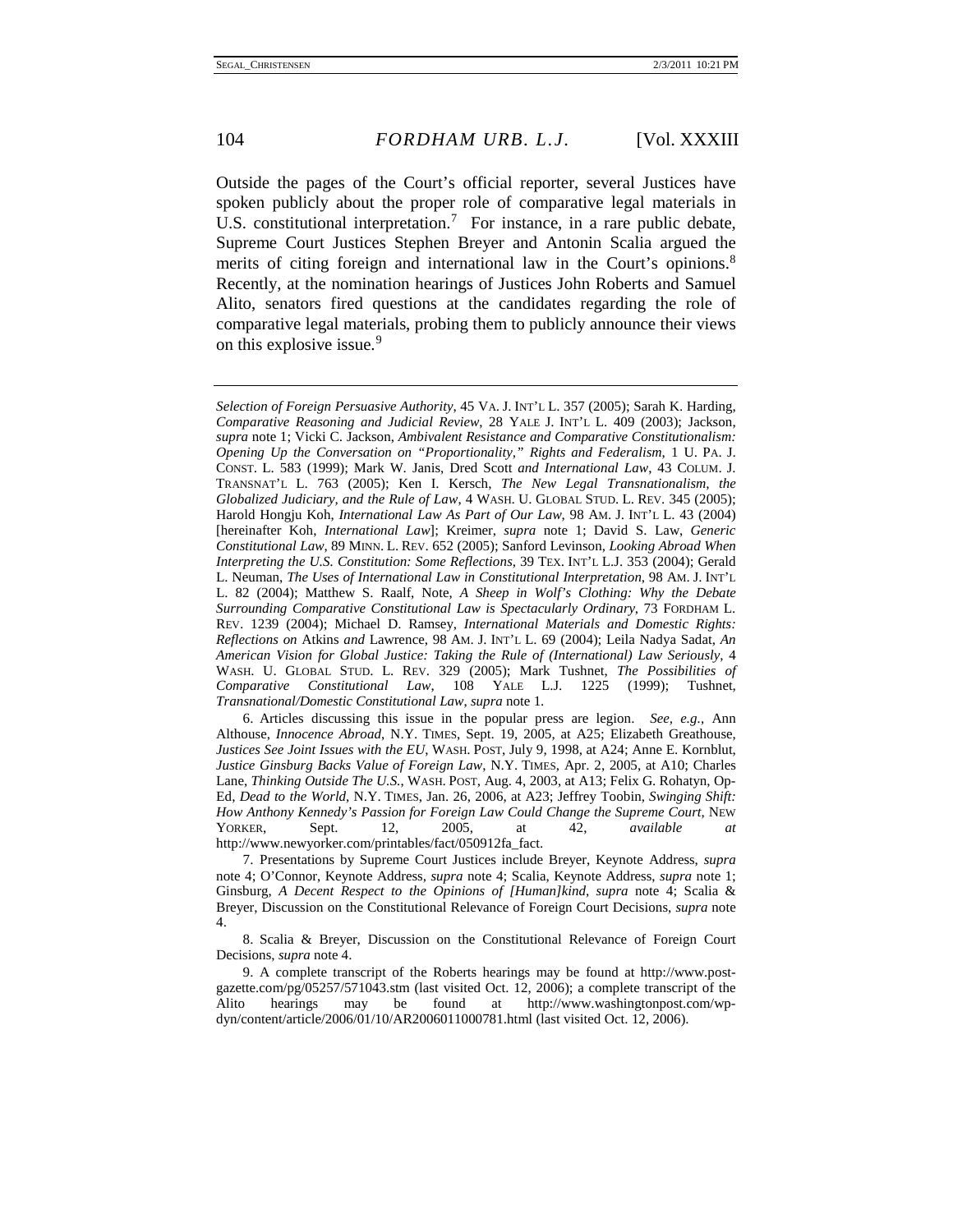Perhaps most strikingly, citations to foreign and international law by U.S. courts have provoked the proposal of a congressional resolution stating that "judicial determinations regarding the meaning of the laws of the United States should not be based in whole or in part on judgments, laws, or pronouncements of foreign institutions . . . ."<sup>[10](#page-5-0)</sup> Similarly, the Court's citations to comparative legal materials have provoked the proposal of a bill by several senators stating that in interpreting the Constitution, a court may not rely on "any constitution, law, administrative rule, Executive Order, directive, policy, judicial decision, or any other action of any foreign state or international organization or agency, other than English constitutional and common law."[11](#page-5-1)

The Supreme Court's use of foreign and international law in interpreting the Constitution is not itself revolutionary; throughout its history, the Court has freely drawn on supranational law.<sup>[12](#page-5-2)</sup> Thus, it is not the Court's mere

<span id="page-5-0"></span><sup>10.</sup> H.R. Res. 568, 108th Cong. (2004); Press Release, Rep. Tom Feeney, Reaffirmation of American Independence Resolution Approved (May 13, 2004), *available at* [http://www.house.gov/apps/list/press/fl24\\_feeney/ResConstitutionSubPassage.shtml.](http://www.house.gov/apps/list/press/fl24_feeney/ResConstitutionSubPassage.html) The Resolution states:

Resolved, That it is the sense of the House of Representatives that judicial determinations regarding the meaning of the laws of the United States should not be based in whole or in part on judgments, laws, or pronouncements of foreign institutions unless such foreign judgments, laws, or pronouncements are incorporated into the legislative history of laws passed by the elected legislative branches of the United States or otherwise inform an understanding of the original meaning of the laws of the United States.

H.R. Res. 568.

The preface to the resolution states that inappropriate judicial reliance on foreign laws threatens the separation of powers. *Id*. The resolution's sponsor has even suggested that a Justice's failure to comply with the resolution may constitute grounds for impeachment. Tom Curry, *A Flap Over Foreign Matter at the Supreme Court*, MSNBC, Mar. 11, 2004, [http://www.msnbc.msn.com/id/4506232/.](http://www.msnbc.msn.com/id/4506232/) Regarding the resolution, see *Appropriate Role of Foreign Judgments in the Interpretation of American Law: Hearing Before the Subcomm. on the Constitution of the H. Comm. on the Judiciary*, 108th Cong. 67 (2004), *available at* http://frwebgate.access.gpo.gov/cgibin/getdoc.cgi?dbname=108\_house\_hearings&docid=f:92673.wais; Hadar Harris, *"We Are the World"—or Are We? The United States' Conflicting Views on the Use of International and Foreign Legal Decisions*, 12 NO. 3 HUM. RTS. BRIEF 5 (2005), *available at* http://www.wcl.american.edu/hrbrief/12/123.pdf?rd=1; Jeffrey McDermott, *Citation to Foreign Precedent: Congress vs. The Courts*, 51 FED. LAW. 20 (2004). A related congressional bill threatening to prohibit any reference to foreign materials has also been introduced. *See* H.R. Res. 3799, 108th Cong. (2004).

<span id="page-5-1"></span><sup>11.</sup> This bill is called the Constitution Restoration Act of 2004. S. 2323, 108th Cong. (2004).

<span id="page-5-2"></span><sup>12</sup>*. See, e.g.*, Alan A. Levasseur, *The Use of Comparative Law by Courts*, *in* THE USE OF COMPARATIVE LAW BY COURTS 315, 325-31 (Ulrich Drobing & Sjef van Erp eds., 1997); Connell, *supra* note 5, at 69; Glensy, *supra* note 5, at 361-73; Neuman, *supra* note 5, at 82- 84.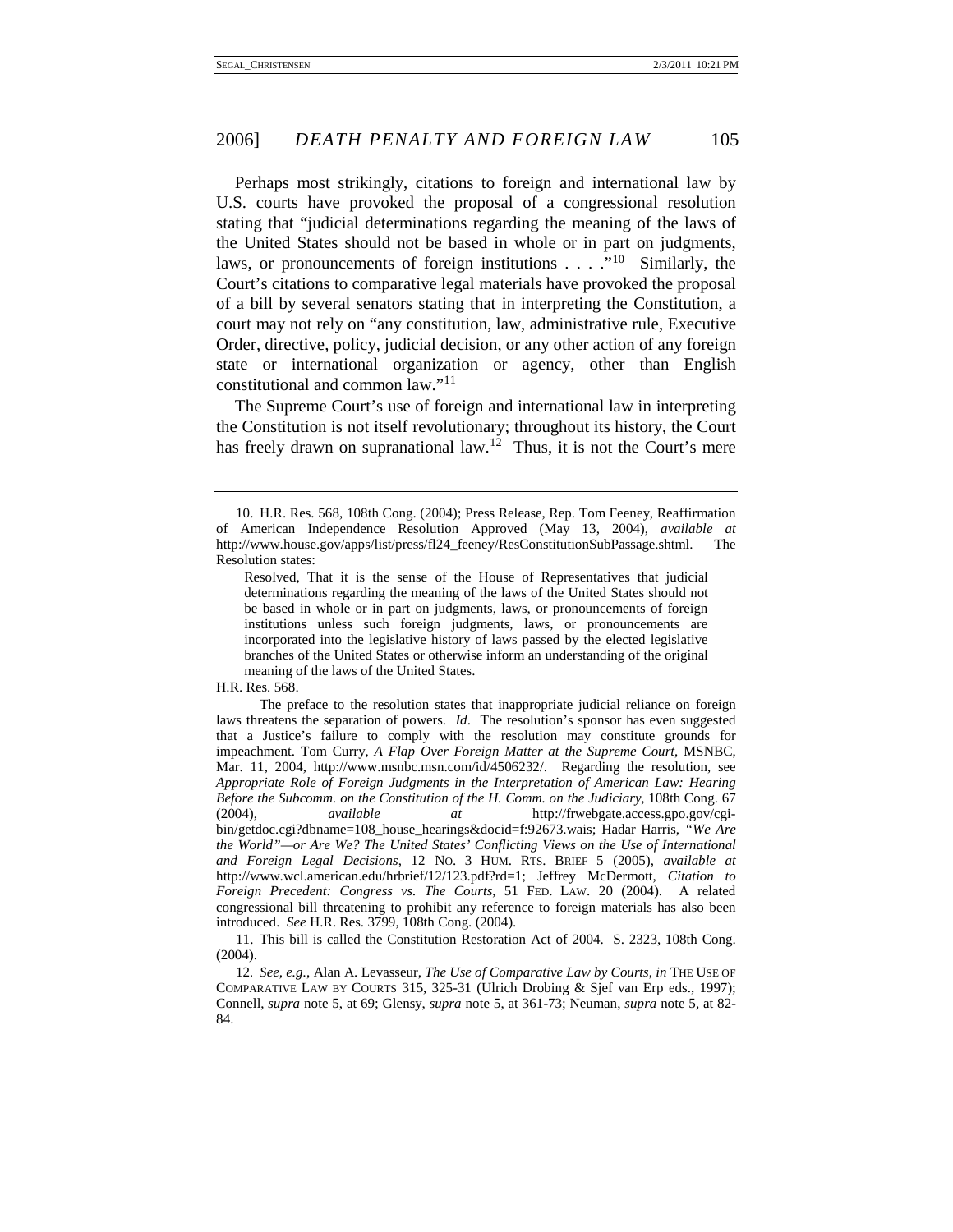*use* of comparative legal sources that has sparked the recent debate, it is the *context* of these references. The Court has recently cited foreign and international law to support key positions in high-profile cases dealing with hyper-sensitive domestic issues, including the death penalty.<sup>13</sup> The Court has more than once abrogated its holdings in prior decisions, in part due to foreign and international law.<sup>14</sup> These references seem to indicate a conscious movement toward a transnational adjudication model and have impelled the dramatic controversy over the relevance of foreign and international law in U.S. constitutional interpretation.<sup>[15](#page-6-2)</sup>

The Supreme Court is sharply divided into two opposing factions regarding the function of comparative legal sources in the U.S. legal system.<sup>[16](#page-6-3)</sup> Within the past two decades alone, the relevance of comparative legal sources in U.S. constitutional interpretation has been contested, at times quite heatedly, in eight Supreme Court cases.<sup>[17](#page-6-4)</sup>

The split among the Supreme Court Justices has primarily occurred along the liberal/conservative ideological divide—liberal-minded Justices tend toward the internationalist camp while conservative-minded Justices tend toward the nationalist camp. For example, in the highly contentious *Lawrence v. Texas* decision, Justice Kennedy led a majority of the Court in holding that a Texas statute making it a crime for two persons of the same

<span id="page-6-3"></span>16*. See* Tushnet, *Transnational/Domestic Constitutional Law*, *supra* note 1, at 245 ("Four Justices—Stevens, Kennedy, Ginsburg, and Breyer—have adverted to non-U.S. law in their opinions, while three—Rehnquist, Scalia, and Thomas—have written opinions expressly criticizing references to non-U.S. law."); *see also supra* note 4.

<span id="page-6-0"></span><sup>13</sup>*. See, e.g.*, Roper v. Simmons, 543 U.S. 551, 604 (2005); Lawrence v. Texas, 539 U.S. 558, 598 (2003); Atkins v. Virginia, 536 U.S. 304, 316 (2002).

<span id="page-6-1"></span><sup>14</sup>*. See* Penry v. Lynaugh, 492 U.S. 302 (1989), *abrogated by Atkins*, 536 U.S. at 304; Stanford v. Kentucky, 492 U.S. 361 (1989), *abrogated by Roper*, 543 U.S. at 551; Bowers v. Hardwick, 478 U.S. 186 (1986), *abrogated by Lawrence,* 539 U.S. at 558.

<span id="page-6-2"></span><sup>15</sup>*. See, e.g.*, Janet Koven Levitt, *Going Public with Transnational Law: The 2002-2003 Supreme Court Term*, 39 TULSA L. REV. 155, 155 (2003) ("The Court's international and foreign law citations were not, in and of themselves, revolutionary or 'breakthrough.' It was the Court's decision to use such citations in the highest profile, potentially most controversial cases . . . ."). During the last twenty years, the Court has used comparative materials in Eighth Amendment cases, substantive due process cases, federalism cases, and equal protection cases. *See* Glensy, *supra* note 5, at 373-87 (cataloging these cases). The Court's recent use of comparative legal sources has been more extensive than in the past. *See, e.g.*, Ruti Teitel, *Comparative Constitutional Law in a Global Age*, 117 HARV. L. REV. 2570 (2004); Tushnet, *Transnational/Domestic Constitutional Law*, *supra* note 1, at 245 ("[R]eferences to non-U.S. constitutional law have become more frequent in recent  $years \ldots$ .").

<span id="page-6-4"></span><sup>17</sup>*. Roper*, 543 U.S. 551; *Lawrence,* 539 U.S. 558; Foster v. Florida, 537 U.S. 990 (2002); *Atkins*, 536 U.S. 304; Knight v. Florida, 528 U.S. 990 (1999); Printz v. United States, 521 U.S. 898 (1997); Stanford v. Kentucky, 492 U.S. 361 (1989); Thompson v. Oklahoma, 487 U.S. 815 (1988); *see also* Patterson v. Texas, 536 U.S. 984, 984 (2002) (Stevens, J., dissenting).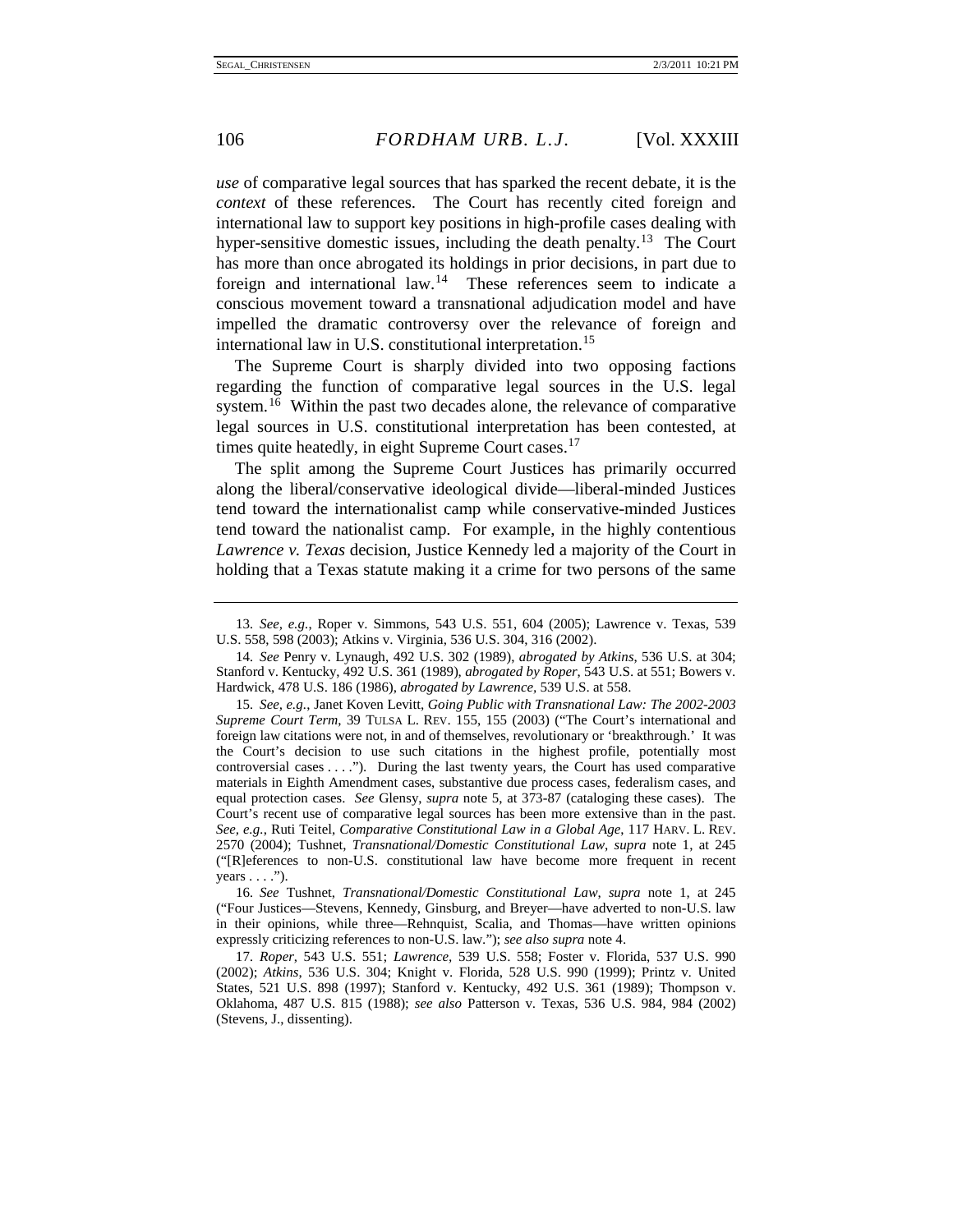sex to engage in certain sexual conduct was unconstitutional as applied to two adult males who had privately engaged in consensual sodomy.<sup>18</sup> The *Lawrence* holding overruled the Court's prior decision in *Bowers v. Hardwick*. In support of its decision, the majority noted that the European Court of Human Rights has not followed *Bowers* and that "[o]ther nations, too, have taken action consistent with an affirmation of the protected right of homosexual adults to engage in intimate, consensual conduct."[20](#page-7-2) Countering Kennedy's majority opinion, Justices Scalia, Rehnquist, and Thomas filed a dissenting opinion vigorously objecting to the majority's citations of comparative law.<sup>[21](#page-7-3)</sup> The dissent denigrated the majority's citation of foreign law, labeling it "meaningless and dangerous  $\text{dicta."}^{22}$  $\text{dicta."}^{22}$  $\text{dicta."}^{22}$  In support of its opinion, the dissent proclaimed that "this Court ... should not impose foreign moods, fads, or fashions, on Americans."[23](#page-7-5)

This Comment examines the role that foreign and international law has played in the Court's death penalty cases. Part I of this Comment provides background and explains the relevance of foreign and international law in Eighth Amendment jurisprudence. Part II forms the core of this Comment and argues that, the sensational degree of controversy notwithstanding, foreign and international law have been peripheral to the Court's death penalty decisions. It demonstrates that in capital punishment jurisprudence, comparative materials function, if at all, merely as a minor consideration in a multifaceted analysis. It further argues that the Court develops, adopts, and sustains a "national consensus" analytical paradigm in its death penalty decisions and that this calculated paradigm severely constrains the judicial impact of these comparative materials. Part III of this Comment presents the position of death penalty abolitionists that the Court should grant foreign and international law supremacy over the national consensus and argues that this position runs counter to the Court's consistently sustained national consensus paradigm. Finally, Part IV of this Comment presents the view of several commentators that the judicial impact of foreign and international law on the Court has been exceptionally limited in all jurisprudential areas, a view that dovetails with the conclusions of this Comment.

<span id="page-7-0"></span><sup>18</sup>*. Lawrence*, 539 U.S. at 578.

<span id="page-7-2"></span><span id="page-7-1"></span><sup>19</sup>*. Bowers*, 478 U.S. at 186.

<sup>20</sup>*. Lawrence*, 539 U.S. at 576.

<span id="page-7-3"></span><sup>21</sup>*. Id.* at 598 (Thomas, J., dissenting).

<span id="page-7-5"></span><span id="page-7-4"></span><sup>22</sup>*. Id.*

<sup>23</sup>*. Id.* (citing Foster v. Florida, 537 U.S. 990, 990 (2002) (Thomas, J., concurring)).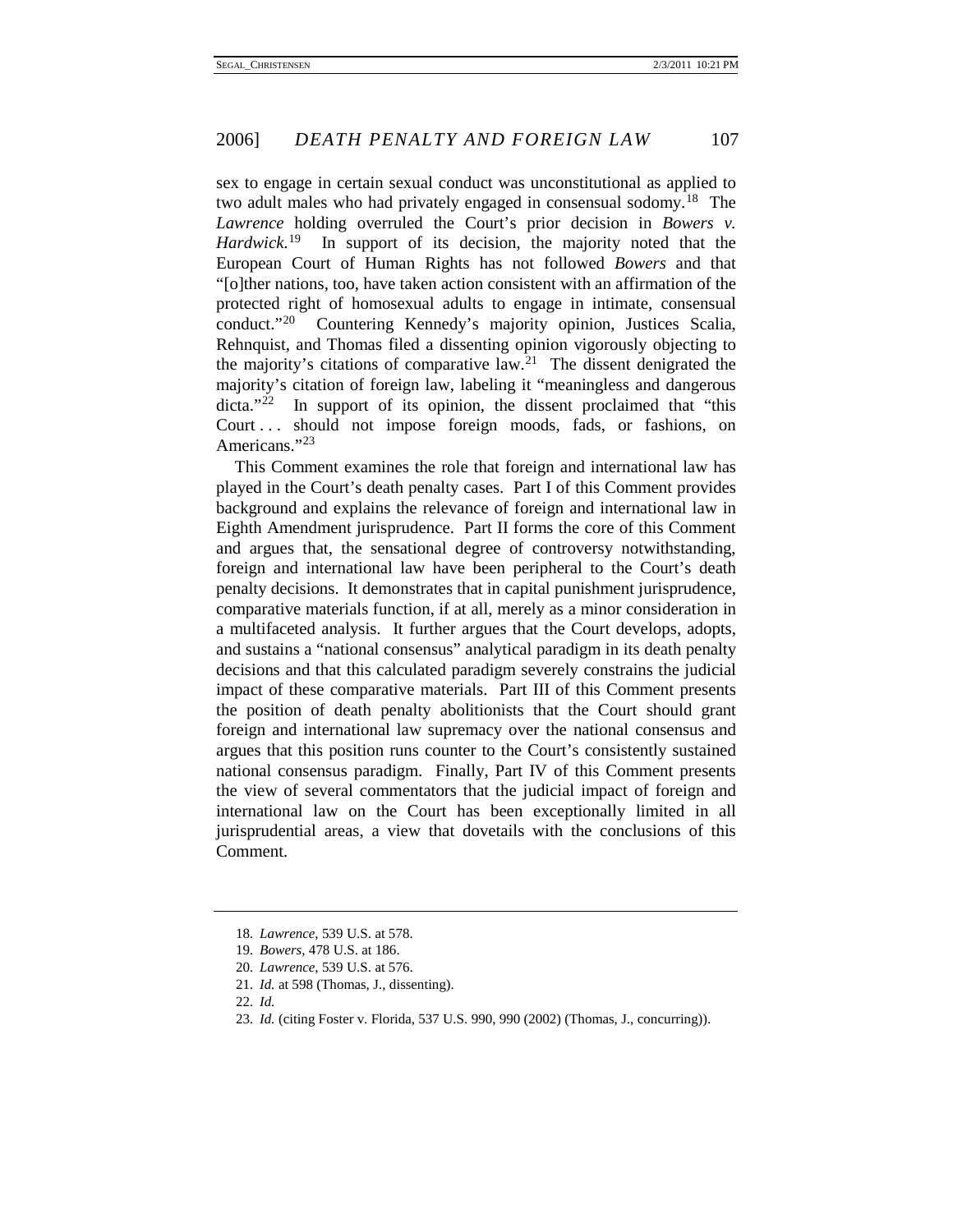#### **I. EIGHTH AMENDMENT JURISPRUDENCE AND COMPARATIVE LEGAL SOURCES**

Eighth Amendment jurisprudence constitutes an area of law in which foreign and international legal materials have been invoked with great frequency. Indeed, citations to comparative legal materials have become a hallmark of Eighth Amendment jurisprudence.

The suitability of comparative legal materials to Eighth Amendment jurisprudence derives from the Court's interpretation of that Amendment. The Eighth Amendment prohibits the imposition of "cruel and unusual punishment."[24](#page-8-0) In two critical cases, *Weems v. United States* and *Trop v. Dulles*, the Court molded the Eighth Amendment, making it ripe for comparative legal analysis and prone to the citation of comparative legal materials.<sup>[25](#page-8-1)</sup>

Early in the twentieth century, the case of Paul A. Weems confronted the Supreme Court.<sup>26</sup> Weems falsified public records and was sentenced to twelve years of hard and painful labor, deprived of many basic rights, and subjected to a perpetual state of surveillance.<sup>27</sup> In a trail-blazing decision, the Court maintained that the constitutional clause "cruel and unusual punishment" must be defined in a dynamic manner based on society's ever-developing perceptions of civility.<sup>[28](#page-8-4)</sup> The Court eschewed a static perception of "cruel and unusual punishment," stating that its definition is "not fastened to the obsolete, but may acquire meaning as public opinion becomes enlightened by humane justice."<sup>[29](#page-8-5)</sup> Under this interpretation of the Eighth Amendment, the Court held that Weems's severe penalty

<sup>24.</sup> U.S. CONST. amend. VIII.

<span id="page-8-1"></span><span id="page-8-0"></span><sup>25.</sup> Trop v. Dulles, 356 U.S. 86 (1958) (plurality opinion); Weems v. United States, 217 U.S. 349 (1910). In *Thompson v. Oklahoma*, 487 U.S. 815, 822-23 n.7 (1988) (plurality opinion), the Court explained that the underlying rationale of using national objective indicators in Eighth Amendment jurisprudence is rooted in the very language of the Constitution. The Court stated:

Our capital punishment jurisprudence has consistently recognized that contemporary standards, as reflected by the actions of the legislatures and the juries, provide an important measure of whether the death penalty is "cruel and unusual." Part of the rationale for this index of constitutional value lies in the very language of the construed clause: whether an action is "unusual" depends, in common usage, upon the frequency of its occurrence or the magnitude of its acceptance.

<span id="page-8-5"></span><span id="page-8-4"></span><span id="page-8-3"></span><span id="page-8-2"></span>*Id.*

<sup>26</sup>*. Weems*, 217 U.S. at 349.

<sup>27</sup>*. Id.* at 363-64.

<sup>28</sup>*. Id.* at 378.

<sup>29</sup>*. Id.*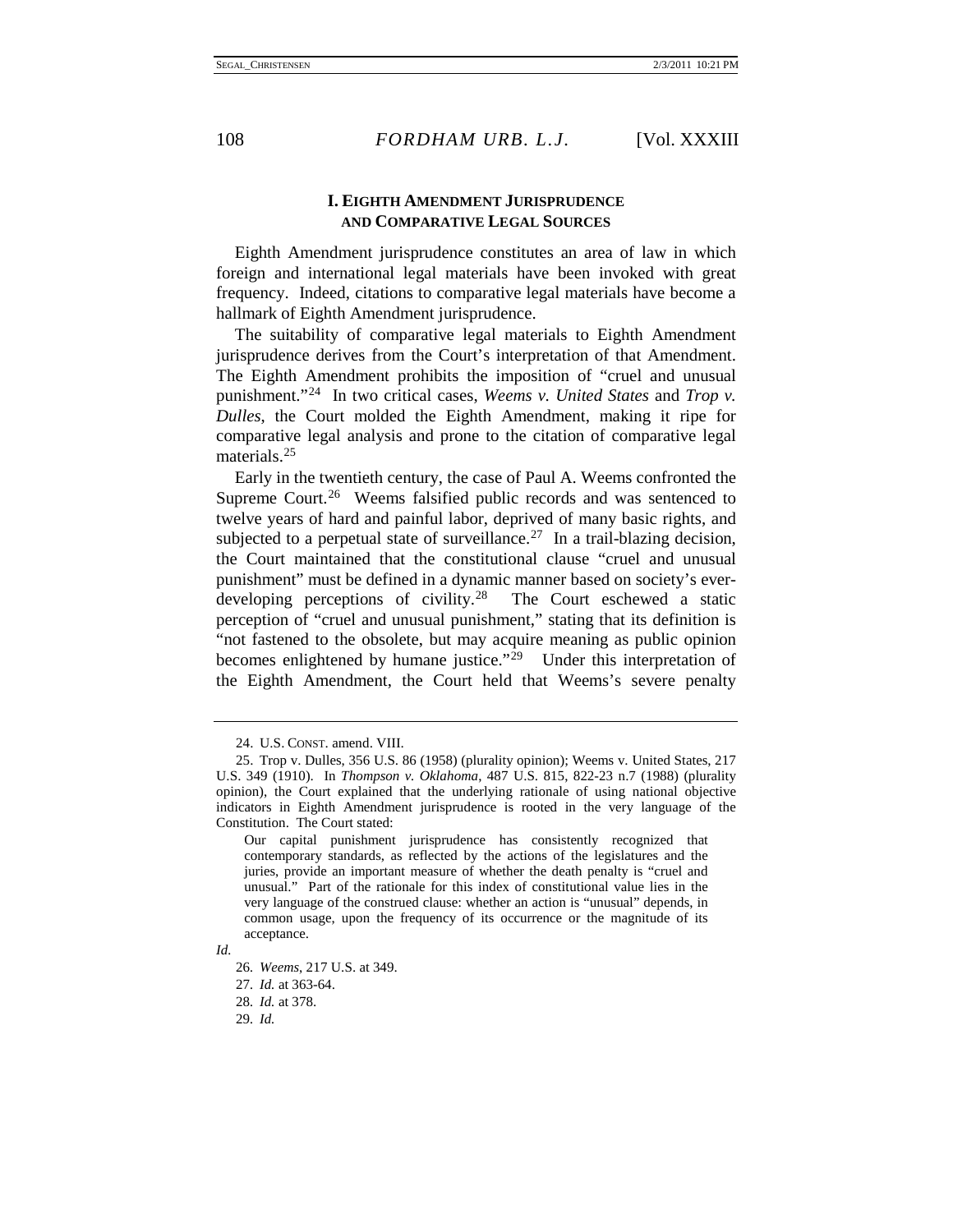amounted to cruel and unusual punishment and was unconstitutional.<sup>[30](#page-9-0)</sup>

The Court built on its progressive holding in *Weems* in the landmark case of *Trop v. Dulles*. [31](#page-9-1) Albert L. Trop, an American soldier serving in North Africa during 1944, was caught deserting the army and forced to stand trial. $32$  A general court-martial convicted Trop of desertion and sentenced him to three years of hard labor, forfeiture of all pay and allowances, and a dishonorable discharge. $33$  As a result of his dishonorable discharge, Trop was refused a passport and was thus effectively denied American citizenship.<sup>[34](#page-9-4)</sup> Trop sought a declaratory judgment granting him citizenship and brought his case up the judicial ladder to the Supreme Court.<sup>[35](#page-9-5)</sup>

Chief Justice Warren led a plurality opinion holding that the imposition of denationalization for army desertion constitutes cruel and unusual punishment and is unconstitutional.[36](#page-9-6) Citing *Weems* as precedent, the Court maintained that the scope of "cruel and unusual punishment" is subject to change and encompasses punishments considered cruel and unusual by mankind's newfound sensitivities.[37](#page-9-7) In *Trop's* oft-cited phrase, the contours of "cruel and unusual punishment" are determined by "the evolving standards of decency that mark the progress of a maturing society."<sup>[38](#page-9-8)</sup> The Court found that the imposition of denationalization as a punishment violates society's evolving standards of decency and is therefore barred by the Eighth Amendment.<sup>[39](#page-9-9)</sup> *Trop* thus firmly cemented the progressive interpretive principle that was launched and outlined in *Weems*: the meaning of the Eighth Amendment hinges on the standards of civility in contemporary society.

Yet *Trop* did more than merely cement this progressive interpretive principle, it licensed the use of comparative legal materials in Eighth Amendment jurisprudence. In illustrating that the imposition of denationalization violates the Eighth Amendment, the Court invoked comparative legal materials as an index of society's standards of decency. [40](#page-9-10) The *Trop* Court noted that virtually all the civilized nations of the world

<span id="page-9-0"></span><sup>30</sup>*. Id.* at 381.

<span id="page-9-1"></span><sup>31.</sup> 356 U.S. 86 (1958) (plurality opinion).

<span id="page-9-2"></span><sup>32</sup>*. Id.* at 87.

<span id="page-9-3"></span><sup>33</sup>*. Id.* at 88.

<span id="page-9-4"></span><sup>34</sup>*. Id.*

<span id="page-9-5"></span><sup>35</sup>*. Id.*

<span id="page-9-6"></span><sup>36</sup>*. Id.* at 101.

<span id="page-9-7"></span><sup>37</sup>*. Id.* at 100-01.

<span id="page-9-8"></span><sup>38</sup>*. Id.* at 101.

<span id="page-9-9"></span><sup>39</sup>*. Id.* at 100-01.

<span id="page-9-10"></span><sup>40</sup>*. Id.* at 102-03.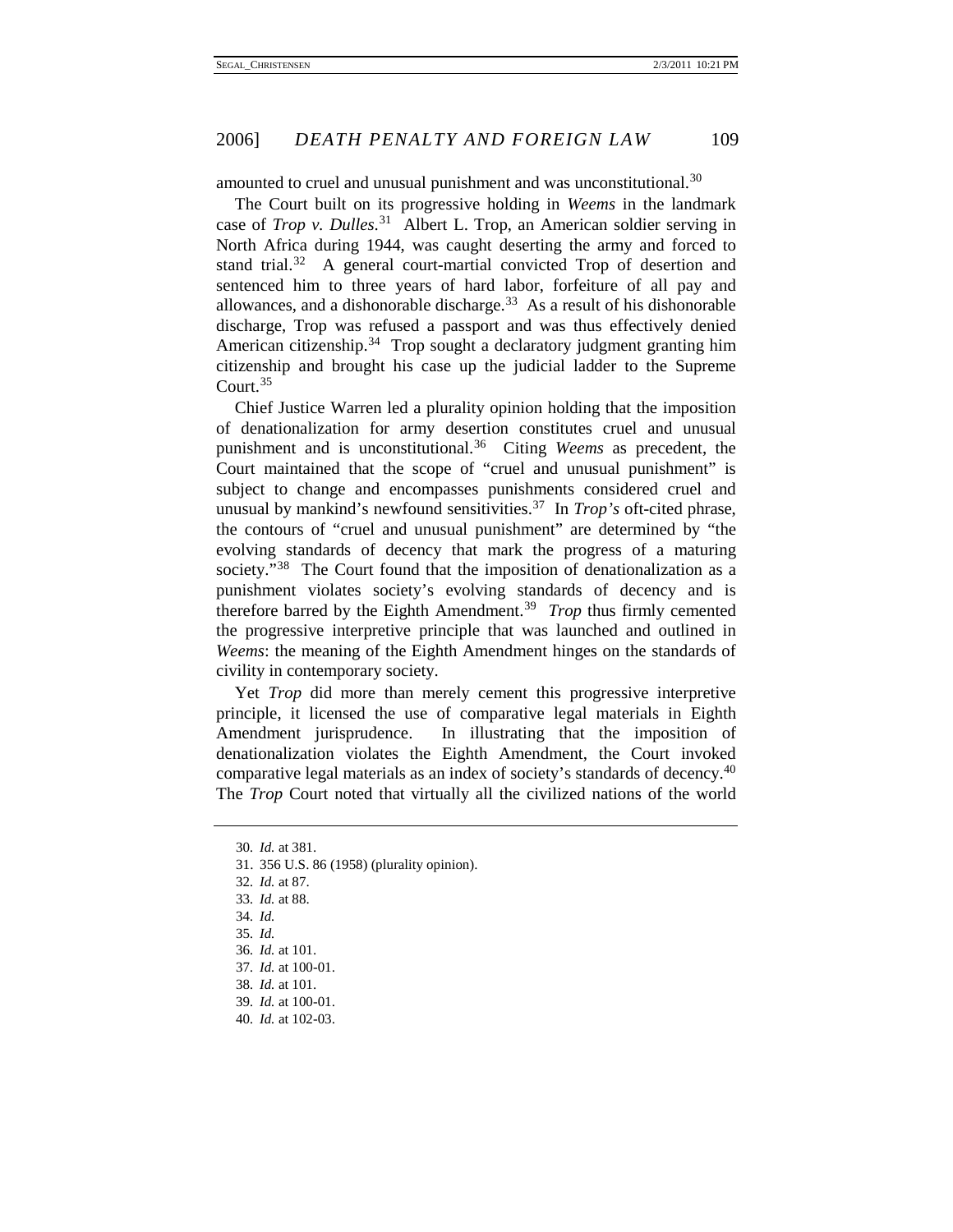disallow the imposition of denationalization as a punishment and that only two countries impose denationalization as a penalty for desertion.<sup>41</sup> The Court cited these sources in a blithe, matter-of-fact manner, as if it were only natural to look to these sources for judicial guidance. Nevertheless, by employing comparative materials to measure society's decency standards, the Warren plurality tacitly recognized that these sources represent reliable indicators of society's decency norms, lending the Court's imprimatur to comparative legal citations. Quietly yet unambiguously, *Trop* authorized the citation of comparative legal materials in Eighth Amendment jurisprudence. $42$ 

*Trop*'s license to cite foreign and international law has been well-used. In particular, liberal-minded justices have seized upon this license and have frequently cited foreign and international legal materials in their capital punishment opinions. For example, in *Atkins v. Virginia*, Justice Stevens filed the majority opinion for the Court and ruled that the execution of mentally retarded criminals constitutes cruel and unusual punishment as defined by the evolving standards of decency of a maturing society.<sup>[43](#page-10-2)</sup> In support of its decision, the Court noted that "[w]ithin the world community, the imposition of the death penalty for crimes committed by mentally retarded offenders is overwhelmingly disapproved."[44](#page-10-3) Similarly, in the celebrated *Roper v. Simmons* case Justice Kennedy filed the majority opinion for the Court, holding that the execution of individuals under the age of eighteen at the time of their capital crimes entails cruel and unusual punishment as defined by the evolving standards of decency of a maturing society.[45](#page-10-4) As in *Atkins*, the Court in *Roper* cited international opinion against the juvenile death penalty in support of its decision.<sup>[46](#page-10-5)</sup>

<sup>41</sup>*. Id.*

<span id="page-10-1"></span><span id="page-10-0"></span><sup>42.</sup> In his dissenting opinion in *Atkins v. Virginia*, 536 U.S. 304, 325 (2002) (Rehnquist, C.J., dissenting), the late Chief Justice Rehnquist argues that in *Stanford v. Kentucky*, 492 U.S. 361 (1989) (plurality opinion), the Court rejected the view of *Trop* that comparative legal sources are relevant in Eighth Amendment jurisprudence. Justice Rehnquist emphasized that the *Trop* opinion represents a mere plurality of the Court and that the *Trop*  plurality failed to justify its use of comparative materials. *Atkins*, 536 U.S. at 325. This position is difficult to sustain for two reasons. First, *Stanford* is the only authority that Justice Rehnquist cites in support of his position—yet even *Stanford* did not reject the citations of comparative materials altogether; it merely consigned them to a confirmatory role. *See* discussion *infra* pp. 20-21. Also, though the *Trop* opinion was signed by a mere plurality of the Court, the part of the Court's decision in *Stanford* that downplays the role of comparative legal materials was also signed by a mere plurality of the Court, a point Justice Rehnquist fails to mention. *See Stanford*, 492 U.S. at 370 n.1.

<span id="page-10-2"></span><sup>43</sup>*. Atkins*, 536 U.S. at 321.

<span id="page-10-3"></span><sup>44</sup>*. Id.* at 316 n.21.

<span id="page-10-5"></span><span id="page-10-4"></span><sup>45.</sup> Roper v. Simmons, 543 U.S. 551, 578-79 (2005).

<sup>46</sup>*. Id.*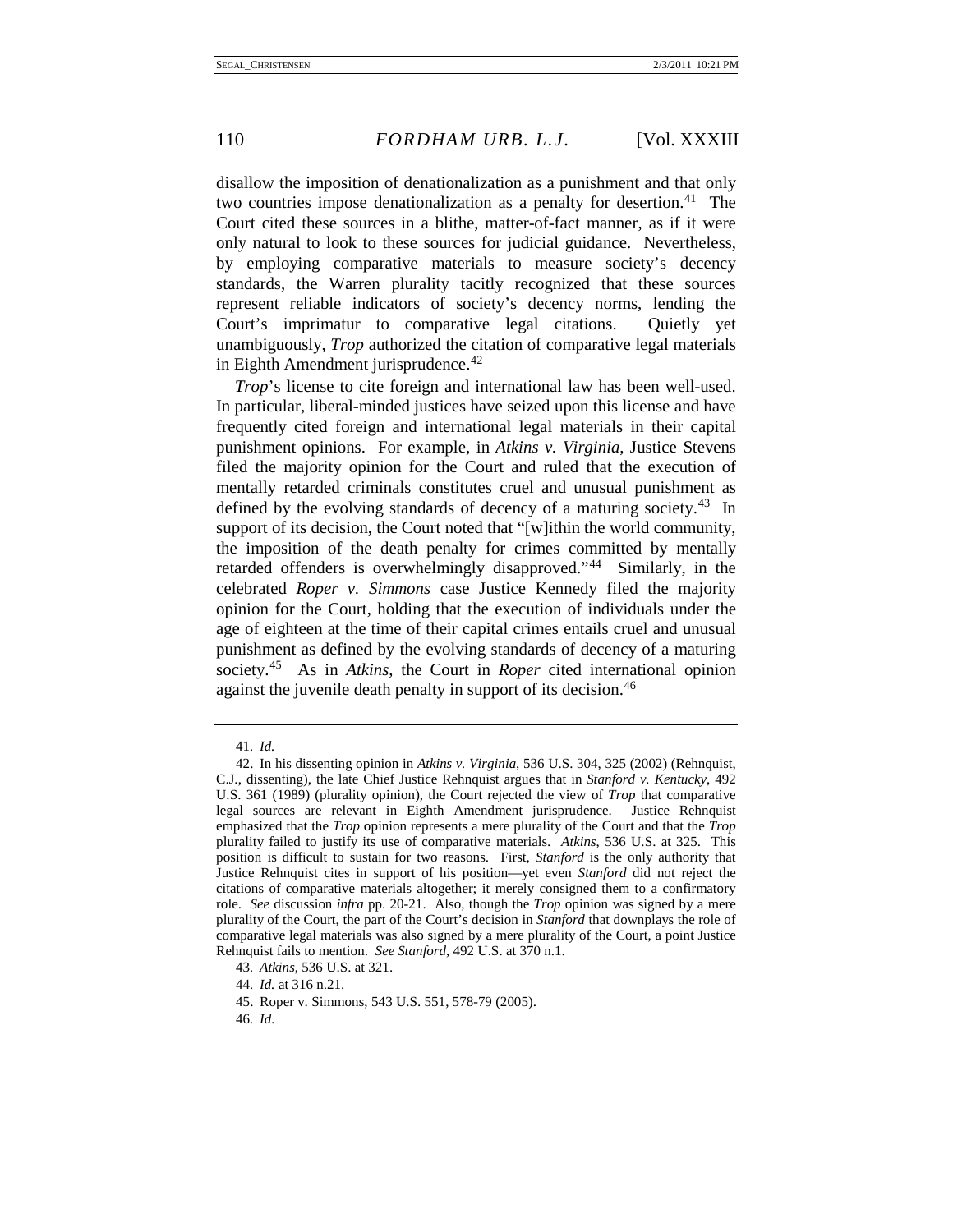#### **II. THE MARGINALITY OF COMPARATIVE MATERIALS IN DEATH PENALTY CASES**

A careful analysis of the way in which the Court uses comparative materials in its death penalty cases illustrates their marginal role. While death penalty cases have provoked much of the controversy over the citation of foreign and international legal materials, the Court has never regarded these sources as judicially significant indicators of society's decency standards. Because the Court accords only minimal judicial value to comparative legal materials, these materials have not been pivotal in the Court's death penalty decisions.

In death penalty cases, comparative materials function, if at all, merely as a single consideration in a multidimensional analysis to determine the meaning of cruel and unusual punishment—and a highly attenuated consideration at that. Death penalty case law illustrates that the Court has consciously erected a carefully calibrated hierarchy of sources functioning as objective indicators of society's decency standards. The Court deliberately, meticulously, and consistently sustains this hierarchal structure. This calculated hierarchical structure is comprised of a mosaic of sources, including national legislative enactments, national jury sentencing determinations, and foreign and international law. The Court ascribes the greatest degree of reliability to national sources and a lesser degree of reliability to foreign and international legal sources.

The national sources that the Court recognizes as highly reliable objective indicators of society's decency standards are U.S. legislative enactments and U.S. jury sentencing determinations. The Court terms the results of its analysis of these national sources "the national consensus"<sup>[47](#page-11-0)</sup> and considers the "national consensus" of paramount importance. Where national legislative enactments and national jury determinations allow for a given punishment, the "national consensus" does not deem this punishment cruel and unusual. Conversely, where national legislative enactments and national jury sentencing determinations disallow a given punishment, the "national consensus" deems this punishment cruel and unusual. Thus, there is always a national consensus, allowing the Court to conduct its evaluation of society's decency standards in its self-crafted national majoritarian analytical paradigm.[48](#page-11-1)

The national majoritarian paradigm ensures that the national consensus

<span id="page-11-0"></span><sup>47</sup>*. See, e.g*., *id.* at 562; *Atkins*, 536 U.S. at 314; *Stanford*, 492 U.S. at 371; Thompson v. Oklahoma, 487 U.S. 815, 848-49 (1988) (O'Connor, J., concurring).

<span id="page-11-1"></span><sup>48.</sup> Alford, *Federal Courts*, *supra* note 5, at 776, 778-80, 782-86; Alford, *Misusing*, *supra* note 5, at 59-61; *see also* Alford, *Postscript on* Lawrence, *supra* note 5, at 914, 920.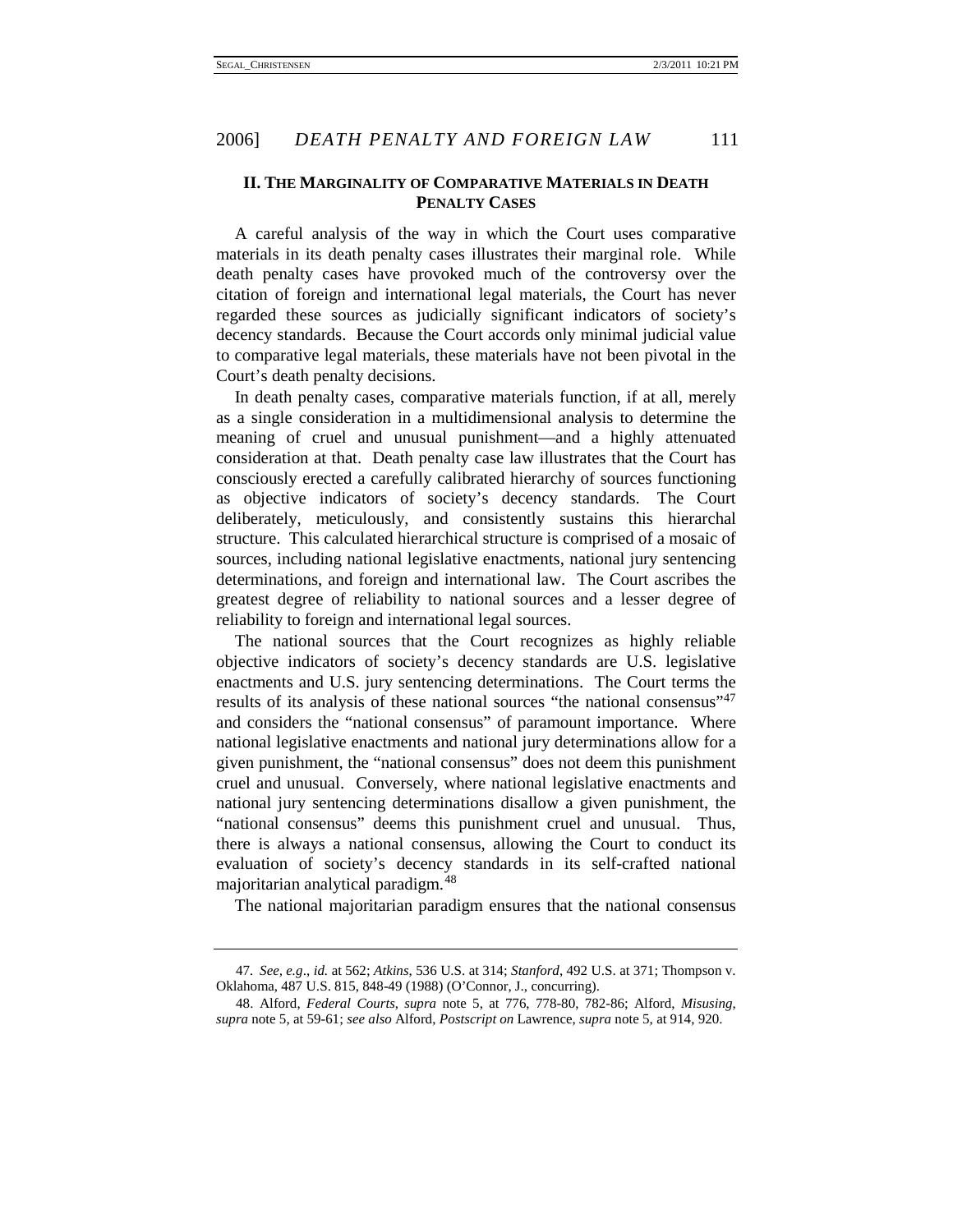is determinative of the Court's holding. Because the national consensus represents the most reliable indicator of society's decency standards, and occupies the uppermost part of the hierarchal structure of society's decency standards indicia, the Court pinpoints society's decency standards using the national consensus as its yardstick. By rendering comparative legal sources subsidiary to the national consensus, the national majoritarian paradigm severely restricts their judicial value. The Court invokes comparative legal materials only in a confirmatory capacity, to corroborate the national consensus: comparative legal materials that accord with the national consensus merely confirm the national consensus and comparative sources that collide with the national consensus, necessarily yield it.<sup>[49](#page-12-0)</sup> So long as the Court adheres to stare decisis principles and continues to evaluate society's decency standards within a national majortiarian analytical framework, the national consensus will invariably trump contrary foreign and international legal sources.<sup>[50](#page-12-1)</sup>

### **A. The Hierarchal Structure of Objective Indicators of Society's Decency Standards, the Primacy of the National Consensus, and the Sub-Primacy of National Legislative Enactments Within the National Consensus**

U.S. legislative enactments and U.S. jury sentencing determinations form the apex of the hierarchal structure of society's decency standards indicia. *Woodson v. North Carolina* made this point explicitly, classifying U.S. legislative enactments and U.S. jury sentencing determinations as the "two crucial indicators of evolving standards of decency."<sup>[51](#page-12-2)</sup> The Supreme Court unequivocally ascribes primacy to the national indicia of society's

<span id="page-12-0"></span><sup>49.</sup> Alford, *Misusing*, *supra* note 5, at 59-61; *see also* Alford, *Federal Courts*, *supra* note 5, at 778, 782-86; Alford, *Postscript on* Lawrence, *supra* note 5, at 914 ("The Court has never considered international law particularly relevant. At most it has considered the actual practice of other countries as potentially relevant to the constitutional inquiry."). Alford argues that a similar dynamic is at work in areas of substantive due process: "[S]imilar to Eighth Amendment, references to global standards under the conception of ordered liberty provides an additional check on substantive due process, to be utilized if it already has been established that a right is part of our own history and tradition." Alford, *Postscript on* Lawrence, *supra* note 5, at 921; *see also* Alford, *Misusing*, *supra* note 5, at 59 n.17.

<span id="page-12-1"></span><sup>50.</sup> It should be noted that the Court has repeatedly reserved the option to rule contrary to the objective indicators of society's decency standards. *See, e.g.*, *Roper*, 543 U.S. at 564; Enmund v. Florida, 458 U.S. 782, 797 (1982); Coker v. Georgia, 433 U.S. 584, 597 (1977). Compare, however, the views of the plurality opinion and dissenting opinion in *Stanford*, 492 U.S. at 380, 382 (indicating the analysis of constitutionality of cruel and unusual punishment should be a two-part test).

<span id="page-12-2"></span><sup>51.</sup> 428 U.S. 280, 293 (1976).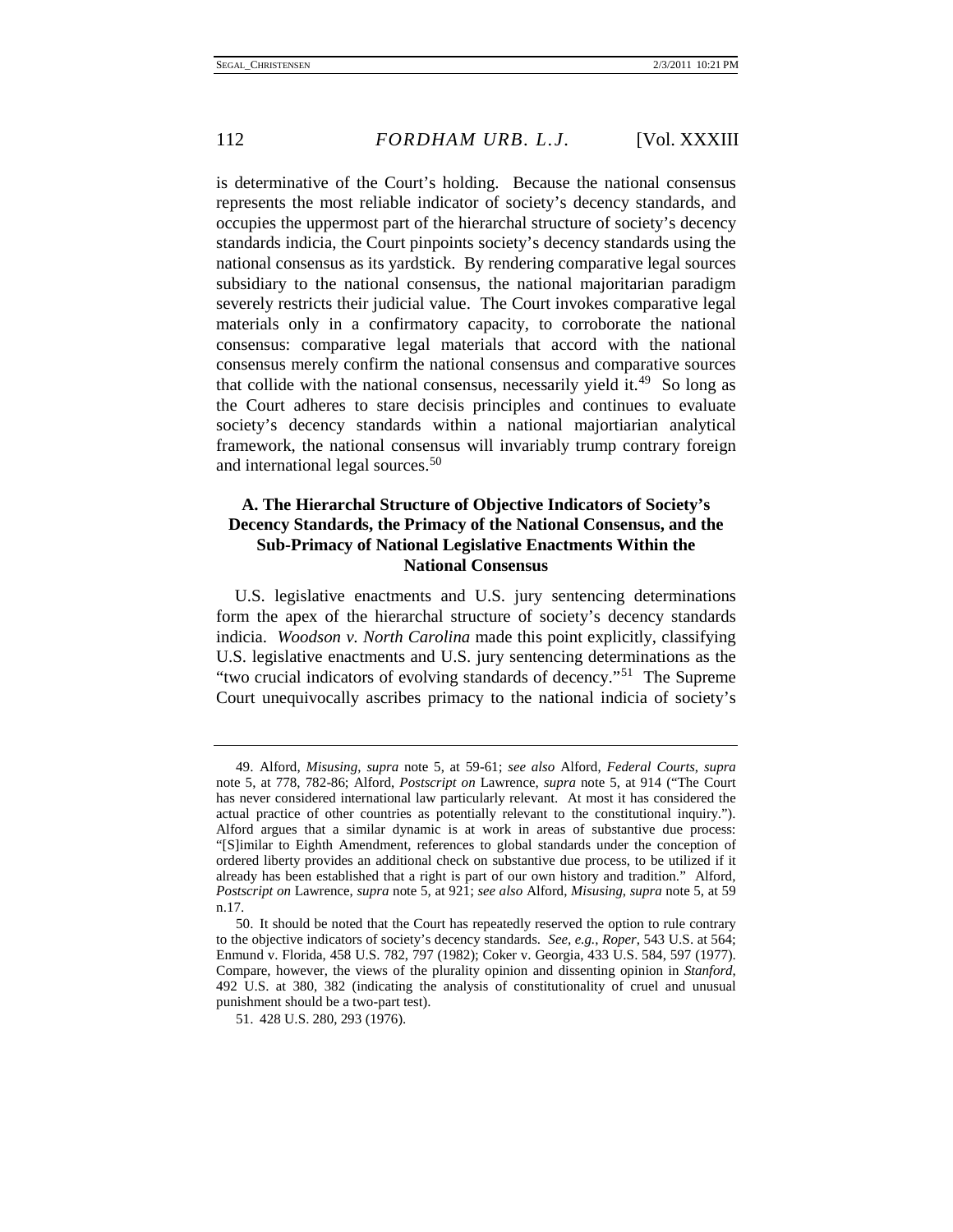decency standards.

Several cases highlight the prominence of national jury sentencing determinations in the hierarchal structure of society's decency standards indicia. For example, in *Witherspoon v. Illinois*, the Court relied heavily on national jury sentencing determinations in assessing society's decency standards.<sup>[52](#page-13-0)</sup> The Court explained that jury sentencing determinations are essential to the Court's evaluation of society's decency standards because the jury serves "as a link between contemporary community values and the penal system."[53](#page-13-1) Likewise, in *Furman v. Georgia,* national jury sentencing decisions served as a prime factor in the Court's holding restricting various arbitrary procedures in the imposition of the death penalty.<sup>[54](#page-13-2)</sup>

Much as the Court highly values national jury sentencing determinations, it values national legislative enactments even more. The national consensus is comprised of a two-tiered hierarchal structure consisting most importantly of national legislative enactments and less importantly of national jury sentencing determinations. This painstakingly nuanced bifurcation between the two national indicators is telling; it is reflective of the great importance of the highly-calibrated hierarchal structure of objective indicators. The Court is eminently serious about the varying reliability values it ascribes to the objective indicators.

It is readily apparent that the Court assigns the greatest degree of reliability to national legislative enactments. Language indicating the primacy of national legislative enactments litters Eighth Amendment jurisprudence: national legislative judgments "weigh heavily," while national jury sentencing decisions merely represent a "significant and reliable objective index of contemporary values."[55](#page-13-3) The Court further indicates, "[t]he *clearest and most reliable* objective evidence of contemporary values is the legislation enacted by the country's legislatures," though "[w]e have *also* looked to data concerning the actions of sentencing juries."[56](#page-13-4) Additionally, as Justice Rehnquist recognized, while "we ascribe primacy to legislative enactments," national jury sentencing determinations are "entitled to less weight than legislative judgments."<sup>[57](#page-13-5)</sup> National legislative enactments are "the primary and most

<sup>52.</sup> 391 U.S. 510, 519 (1968).

<sup>53</sup>*. Id.* at 519 n.15.

<span id="page-13-2"></span><span id="page-13-1"></span><span id="page-13-0"></span><sup>54.</sup> 408 U.S. 238 (1972); *see also* Thompson v. Oklahoma, 487 U.S. 815, 831-34 (1988) (plurality opinion).

<sup>55.</sup> Gregg v. Georgia, 428 U.S. 153, 175, 181 (1976).

<span id="page-13-4"></span><span id="page-13-3"></span><sup>56.</sup> Penry v. Lynaugh, 492 U.S. 302, 331 (1989), *overruled by* Atkins v. Virginia, 536 U.S. 304, 323 (2002) (emphasis added).

<span id="page-13-5"></span><sup>57.</sup> Atkins v. Virginia, 536 U.S. 304, 323 (2002) (Rehnquist, C.J., dissenting), *overruled by* Roper v. Simmons, 543 U.S. 551 (2005).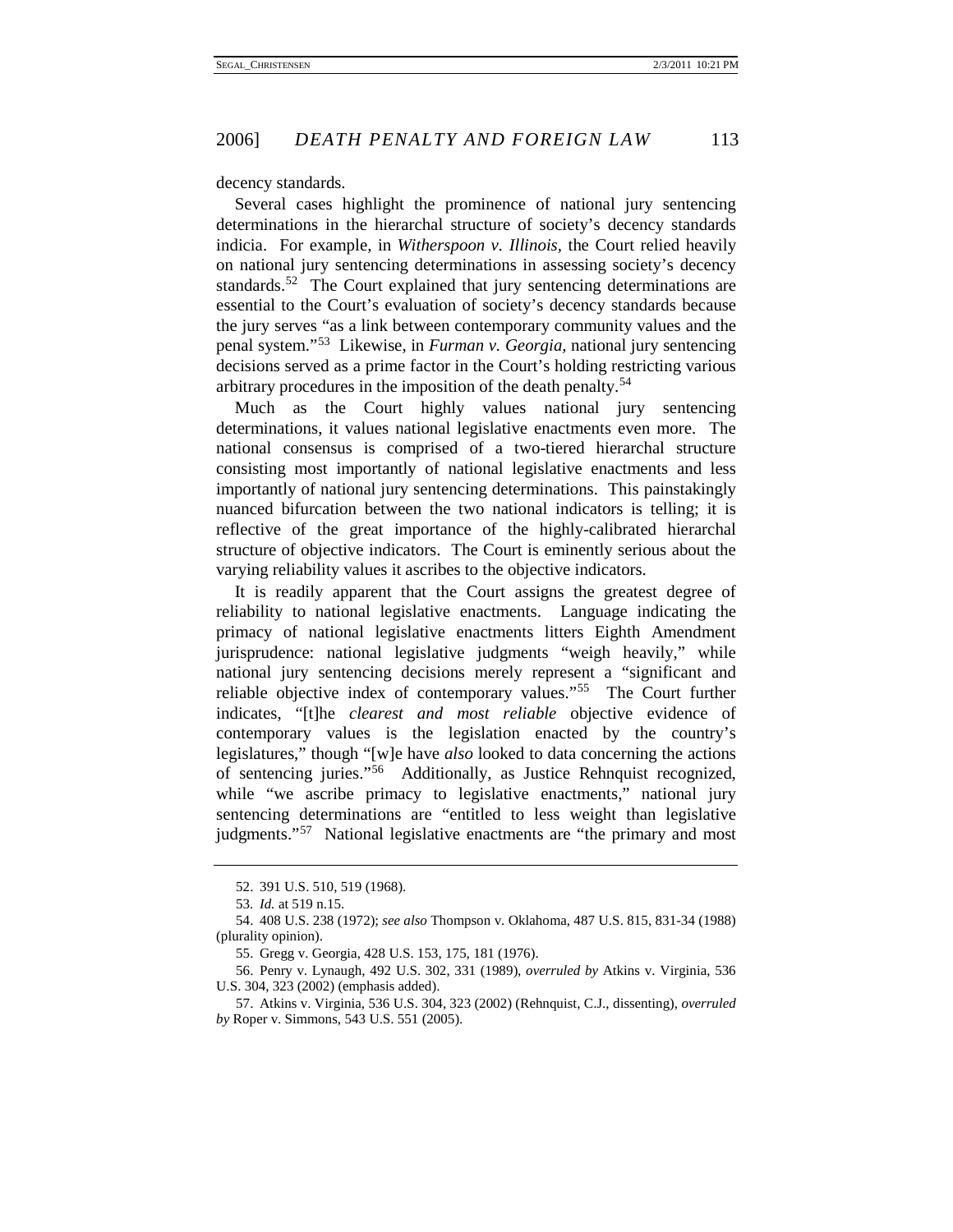reliable indication of consensus."[58](#page-14-0) Finally, as Justice Blackmun characterized the Court's position, the country's legislation provides "the best evidence" of society's decency standards.<sup>[59](#page-14-1)</sup> While the decisions of state legislatures are "*first* among" the indicia that reflect the public attitude toward a given sanction, "[w]e have *also* been guided by the sentencing decisions of juries."[60](#page-14-2)

The order in which the Court analyzes the national indicators of society's decency standards further reflects both the primacy of the national consensus and the nuanced bifurcation between the two national indicators. For example, the plurality opinion in *Thompson v. Oklahoma* set the agenda for its review by stating: "we *first* review relevant legislative enactments . . . *then* refer to jury determinations."<sup>61</sup> This order of review set by *Thompson* serves as a model for other death penalty cases: they first review national legislative enactments and only then proceed to review national jury sentencing determinations. $62$ 

#### **B. Indications and Illustrations of the Marginal and Confirmatory Role of Comparative Legal Sources in Death Penalty Cases**

While the Court considers national legislative enactments and national jury sentencing determinations the two crucial indicators of society's decency standards, the Court regards foreign and international law with far less deference. The primacy of the national indicia consigns comparative legal sources to the periphery. The Court does not accord independent judicial value to comparative legal materials; rather, it values supranational materials only as corroboratory of the national consensus.

Case law reflects the marginal role of comparative legal sources in the Court's death penalty cases in several ways. These include: the patent omission of comparative materials in some of the Court's death penalty decisions;<sup>[63](#page-14-5)</sup> the minimal degree of attention the Court expends on comparative sources as compared with national decency standards

<sup>58.</sup> Stanford v. Kentucky, 492 U.S. 361, 373 (1989) (plurality opinion).

<sup>59.</sup> Campbell v. Wood, 511 U.S. 1119, 1119-20 (1994) (Blackmun, J., dissenting).

<span id="page-14-2"></span><span id="page-14-1"></span><span id="page-14-0"></span><sup>60.</sup> McCleskey v. Kemp, 481 U.S. 279, 300 (1987) (emphasis added); *see also* Tison v. Arizona, 481 U.S. 137, 154 (1987) ("[S]ubstantial and recent legislative authorization of the death penalty for the crime of felony murder . . . *powerfully suggests* that society does *not* reject the death penalty as grossly excessive under these circumstances.") (first emphasis added).

<sup>61.</sup> 487 U.S. 815, 822 (1988) (plurality opinion).

<span id="page-14-5"></span><span id="page-14-4"></span><span id="page-14-3"></span><sup>62</sup>*. Stanford*, 492 U.S. 361; Enmund v. Florida, 458 U.S. 782 (1982); Coker v. Georgia, 433 U.S. 584 (1977).

<sup>63</sup>*. See infra* note[s 68](#page-15-0)[-69](#page-15-1) and accompanying text.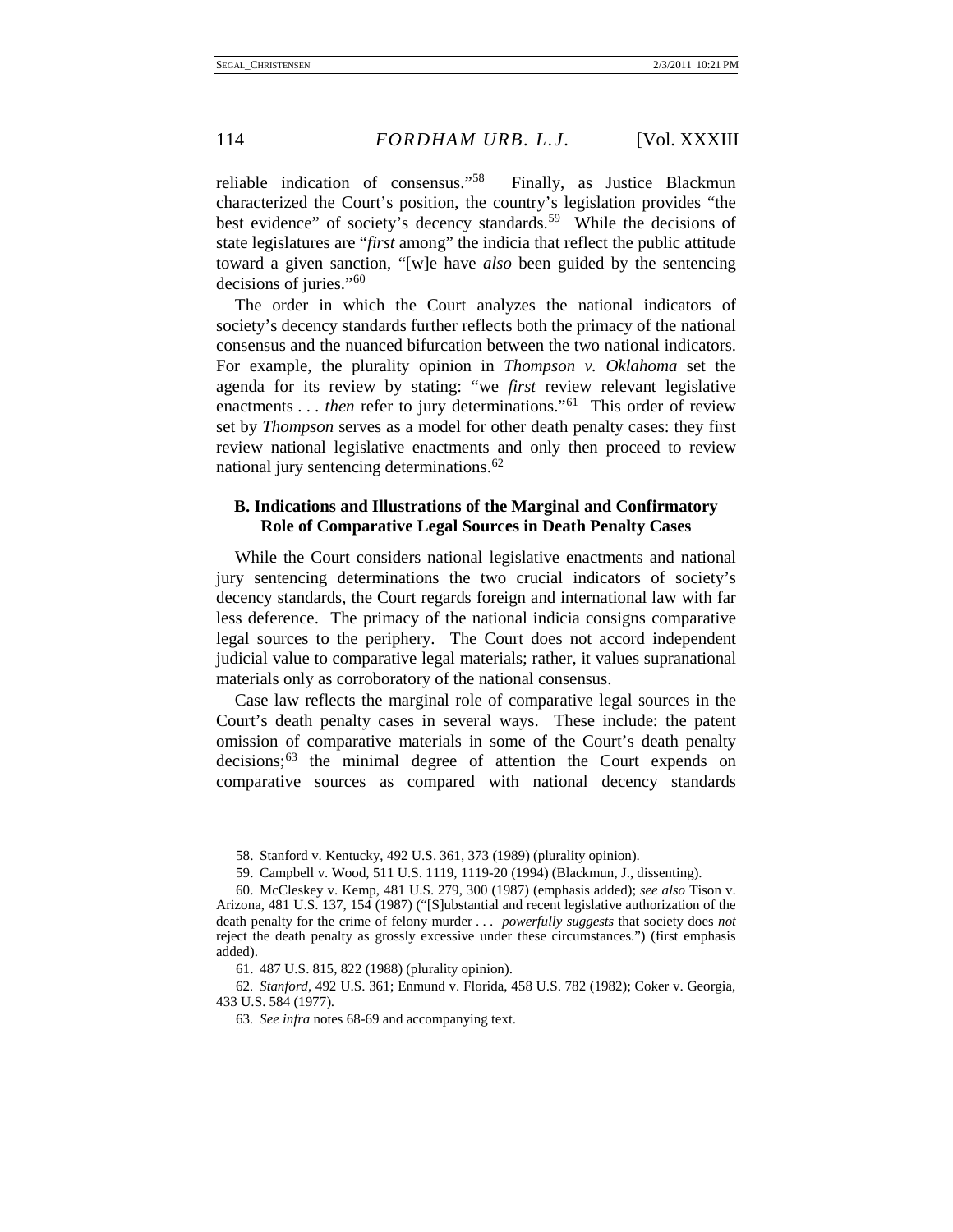indicia;<sup>[64](#page-15-4)</sup> the Court's recurrent tendency to relegate comparative sources to footnotes;[65](#page-15-5) the conspicuous omission of comparative sources from the Court's agenda list of decency standards indicia it plans on considering;<sup>[66](#page-15-6)</sup> and the Court's revealing characterizations of comparative sources as merely confirming and supporting the national consensus.<sup>[67](#page-15-7)</sup>

<span id="page-15-0"></span>Perhaps the starkest indication of the non-centrality of foreign and international law in death penalty cases is the total absence of these materials in some of the Court's decisions. In several cases, the Court grapples to pinpoint society's decency standards and fails to reference comparative legal materials, even in a cursory fashion. For example, in both *Roberts v. Louisiana*<sup>[68](#page-15-8)</sup> and *Gregg v. Georgia*,<sup>[69](#page-15-9)</sup> the Court assesses society's decency standards by referring exclusively to national legislation and national jury determinations; neither decision troubles to reference foreign and international sources. It is apparent that the Court does not view these materials as important indicators of objective societal standards.

<span id="page-15-2"></span>Yet even in cases where the Court does invoke foreign and international legal materials as objective indicia of society's decency standards, these comparative materials are inessential to the Court's decisions. This is manifest in the highly asymmetrical degree of attention the Court expends on comparative legal materials as compared with national decency standards indicia. National consensus indicators almost invariably occupy the bulk of the discussion, while foreign and international law occupy only a minor part. [70](#page-15-10) For example, in *Atkins v. Virginia*, the Court's analysis of national legislative enactments occupies over two full pages.<sup>[71](#page-15-11)</sup> Following this comprehensive analysis, the Court referenced the view of the world community;<sup>[72](#page-15-12)</sup> this reference, the only reference to foreign and international law in *Atkins*, occupies less than a single sentence.<sup>[73](#page-15-13)</sup> The degree of attention the Court expends on each objective indicator is commensurate with its degree of reliability; while the great degree of attention the Court

<span id="page-15-1"></span>

<span id="page-15-3"></span><sup>64</sup>*. See infra* notes [70](#page-15-2)[-73](#page-15-3) and accompanying text.

<sup>65</sup>*. See infra* note [74](#page-16-0) and accompanying text.

<span id="page-15-7"></span><span id="page-15-6"></span><span id="page-15-5"></span><span id="page-15-4"></span><sup>66</sup>*. See infra* notes [75](#page-16-1)[-80](#page-16-2) and accompanying text; *see also* Benvenuto, *supra* note 5, at 2711-12, 2744-45.

<sup>67</sup>*. See infra* note[s 81](#page-17-0)[-85](#page-17-1) and accompanying text.

<sup>68.</sup> 428 U.S. 325 (1976).

<sup>69.</sup> 428 U.S. 153 (1976).

<span id="page-15-12"></span><span id="page-15-11"></span><span id="page-15-10"></span><span id="page-15-9"></span><span id="page-15-8"></span><sup>70.</sup> The sole exception to this pattern is *Roper v. Simmons*, 543 U.S. 551 (2005), where the Court devotes substantial attention to comparative materials. *But see* discussion *infra* at pp. 15-16 (arguing that even in *Roper* the role of comparative materials is merely confirmatory).

<sup>71.</sup> 536 U.S. 304, 314-17 (2002).

<sup>72</sup>*. Id.* at 316 n.21.

<span id="page-15-13"></span><sup>73</sup>*. Id.*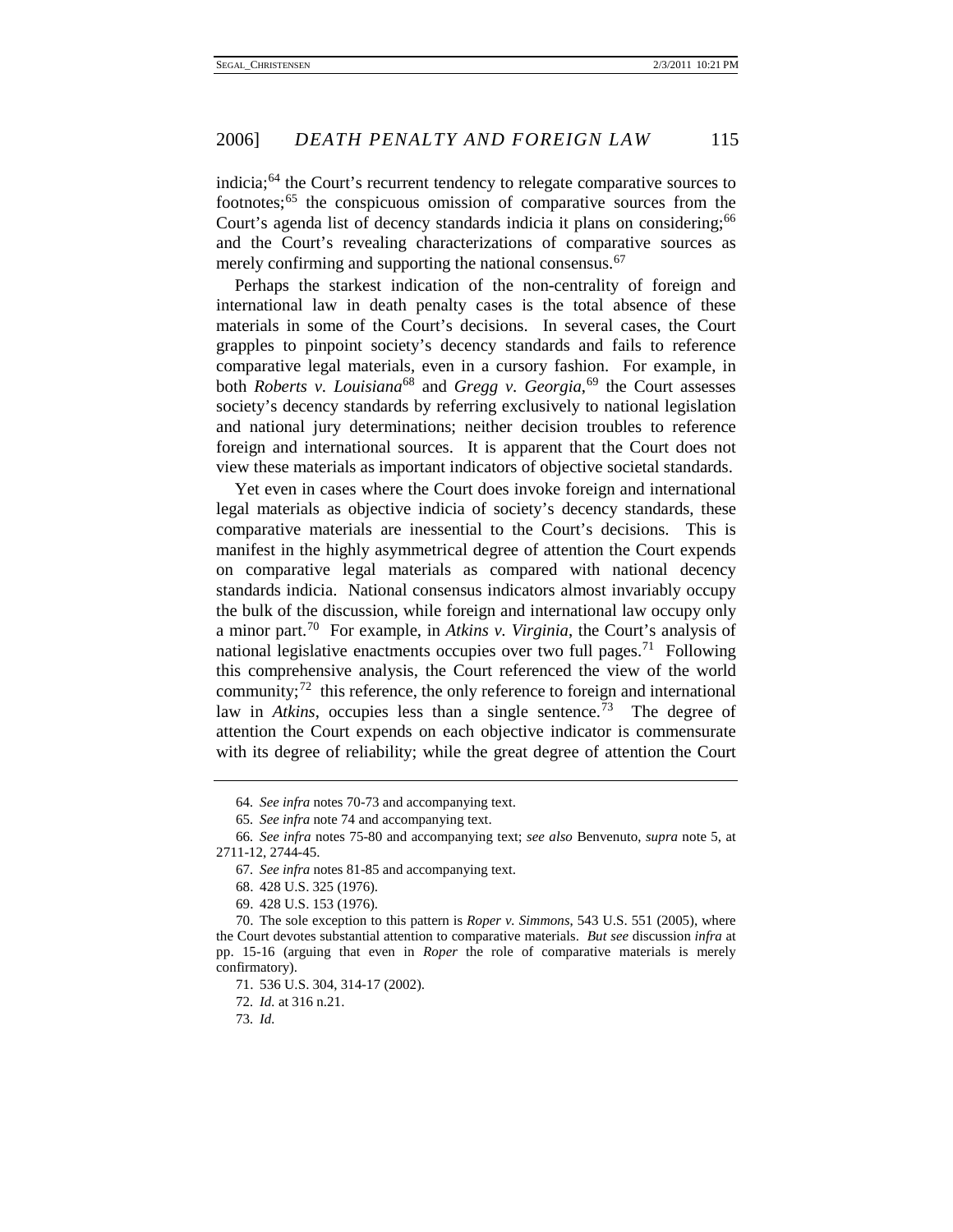lavishes on the national decency standards indicia reflects their prominence in the Court's analyses, the often nominal mention of comparative sources reflects their unimportance.

Equally reflective of the non-centrality of comparative legal materials is the Court's recurrent tendency to relegate these sources to a footnote. In several death penalty cases the Court placed comparative sources in footnotes, underscoring their minimal significance.<sup>[74](#page-16-3)</sup>

<span id="page-16-1"></span><span id="page-16-0"></span>Another manifestation of the marginal role of comparative legal materials in the Court's death penalty cases is the conspicuous omission of these sources from the Court's agenda list of decency standards indicia it plans on considering. *Thompson v. Oklahoma* instantiated this bizarre trend.[75](#page-16-4) Near the outset of *Thompson*, the Court set out its agenda of review, listing the sources it planned on using as objective indicators of society's decency standards.<sup>76</sup> The Court listed only national legislative enactments and national jury determinations; it noticeably omitted comparative legal materials.<sup>77</sup> In the substantive analysis section of its opinion, the Court unexpectedly broke out of the mold it set for its analysis by adding a single paragraph that cites the death penalty practices of several other countries alongside the views of professional organizations.<sup>78</sup> These comparative sources are nestled in a brief, isolated paragraph amongst extensive discussion of national legislative enactments and jury determinations.[79](#page-16-8) The structure employed in *Thompson* generates the discrete impression that the Court referenced comparative materials as an afterthought. National legislative enactments and national jury sentencing decisions governed the judgment in *Thompson*; the references to foreign law are far from pivotal in the Court's multifaceted calculus.<sup>[80](#page-16-9)</sup>

<span id="page-16-2"></span>Like the omission of comparative legal materials from the Court's agenda list, the Court's diffident terminology in discussing supranational legal materials also reflects their minimal role in capital punishment

<span id="page-16-3"></span><sup>74</sup>*. Id.*; Enmund v. Florida, 458 U.S. 782, 797 n.22 (1982); Coker v. Georgia, 433 U.S. 584, 596 n.10 (1977).

<span id="page-16-6"></span><span id="page-16-5"></span><span id="page-16-4"></span><sup>75.</sup> 487 U.S. 815 (1988) (plurality opinion); *see also* Benvenuto, *supra* note 5, at 2714- 16, 2747-48.

<sup>76</sup>*. Thomspon*, 487 U.S*.*at 822-23.

<sup>77</sup>*. Id.*

<sup>78</sup>*. Id.* at 830-31.

<sup>79</sup>*. Id.*

<span id="page-16-9"></span><span id="page-16-8"></span><span id="page-16-7"></span><sup>80</sup>*. See The International Judicial Dialogue: When Domestic Constitutional Courts Join the Conversation*, 114 HARV. L. REV. 2049, 2067-68 (2001) [hereinafter *International Judicial Dialogue*] (noting that the *Thompson* Court did not include comparative materials in its agenda of review and only referenced these materials after a detailed survey of national sources); *see also* Benvenuto, *supra* note 5, at 2711-12, 2744-45.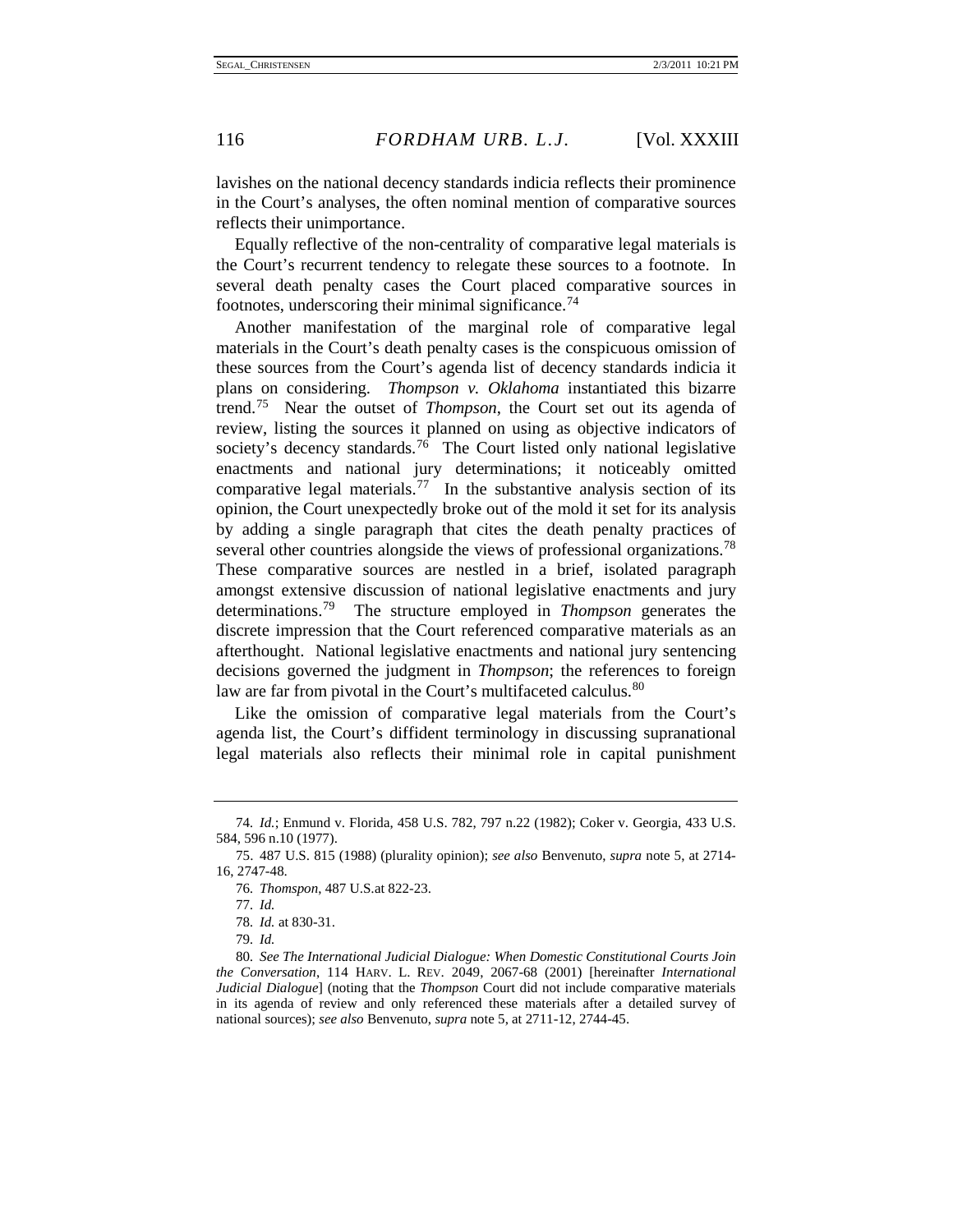<span id="page-17-0"></span>jurisprudence. In *Atkins v. Virginia*, the Court conducted a comprehensive analysis of national legislative enactments to ascertain whether a national consensus exists to prohibit the execution of mentally retarded persons as cruel and unusual punishment. $81$  After finding that a consensus exists, the Court added a footnote referencing the views of the world community, reports of professional organizations, and American opinion polls.<sup>82</sup> The Court considered these sundry sources "*[a]dditional evidence* . . . that this legislative judgment reflects a much broader social and professional consensus."[83](#page-17-4) The Court concluded its footnote by adding: "Although these factors are *by no means dispositive*, their consistency with the legislative evidence *lends further support* to our conclusion that there is a consensus among those who have addressed the issue."<sup>[84](#page-17-5)</sup> The Court did not suggest that the views of the world community are controlling; on the contrary, the Court distanced itself from this position. After establishing a national consensus based on national legislative enactments, the Court referred to the views of the world community as *additional evidence* that *lends further support* to the national consensus.<sup>[85](#page-17-6)</sup>

<span id="page-17-1"></span>In *Roper v. Simmons* the Court employed terminology similar to *Atkins*  in discussing comparative legal materials.[86](#page-17-7) *Roper* prohibited the execution of individuals who were under eighteen years of age at the time of their capital crimes.[87](#page-17-8) As in *Atkins*, the Court in *Roper* first set out to determine whether a national consensus existed on this issue.<sup>[88](#page-17-9)</sup> Finding a national consensus against the execution of offenders under eighteen, the Court turned to the world community for corroboration of the national consensus.[89](#page-17-10) The Court opened its discussion of international opinion by stating that its holding "*finds confirmation* in the stark reality that the United States is the only country in the world that continues to give official

- 83*. Id.* (emphasis added).
- 84*. Id.* (emphasis added).

<sup>81.</sup> 536 U.S. 304, 313-16 (2002).

<sup>82</sup>*. Id.* at 316 n.21.

<span id="page-17-6"></span><span id="page-17-5"></span><span id="page-17-4"></span><span id="page-17-3"></span><span id="page-17-2"></span><sup>85</sup>*. See* Alford, *Misusing*, *supra* note 5, at 60 ("[T]he Court in *Atkins* found a national consensus and then concluded that this consensus was consistent with a much broader consensus among others who have considered the matter."); *see also* Alford, *Federal Courts*, *supra* note 5, at 779-80, 780 n.395; Alford, *Postscript on* Lawrence, *supra* note 5, at 920; *cf.* Roper v. Simmons, 543 U.S. 551, 563 (2005) (stating that in *Atkins* the Court found a national consensus based on national legislative enactments and national jury sentencing determinations).

<span id="page-17-7"></span><sup>86</sup>*. Roper*, 543 U.S. at 578.

<span id="page-17-8"></span><sup>87</sup>*. Id.* at 578-79.

<span id="page-17-9"></span><sup>88</sup>*. Id.* at 564-75.

<span id="page-17-10"></span><sup>89</sup>*. Id.* at 575-78.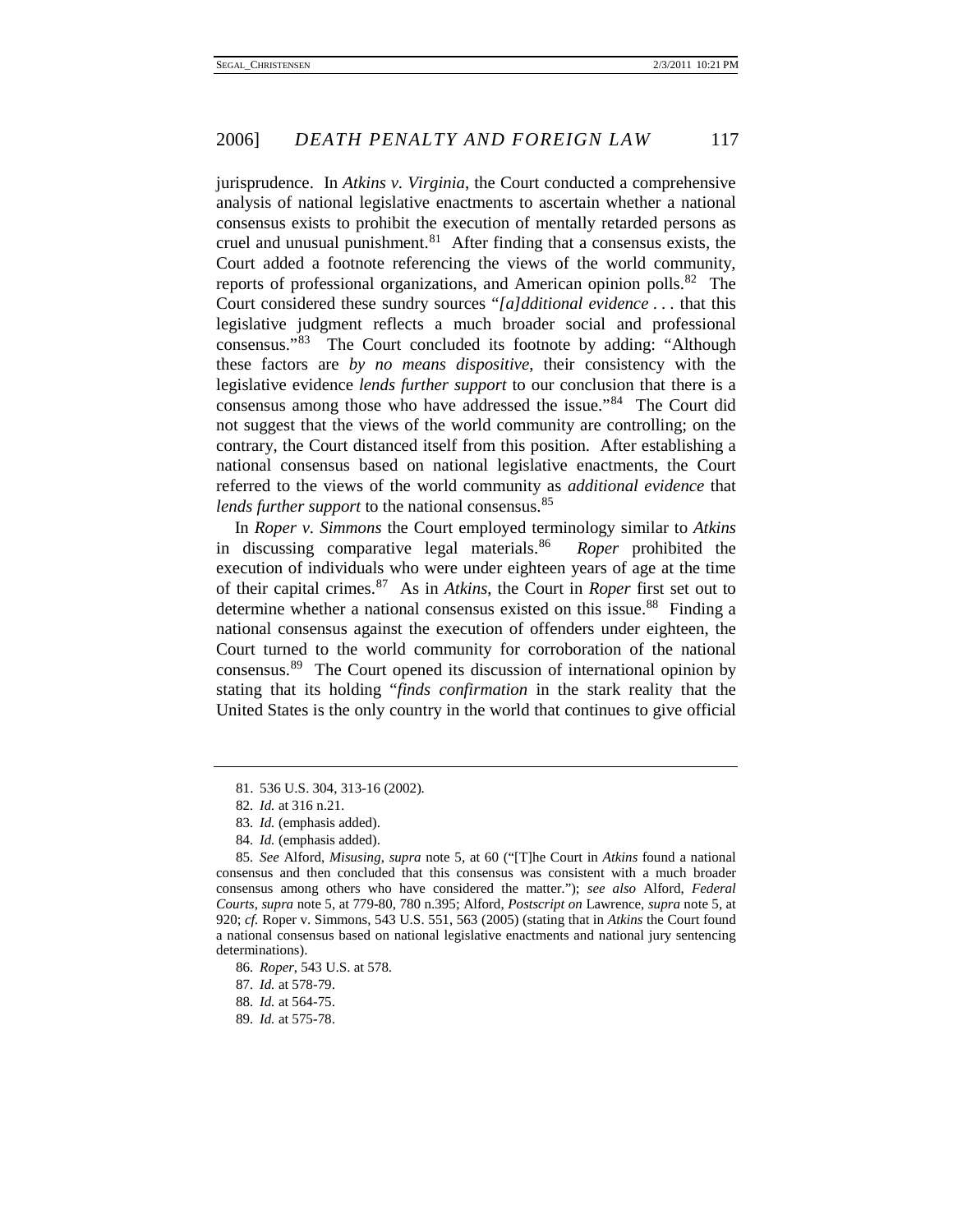sanction to the juvenile death penalty.<sup> $\frac{90}{90}$ </sup> After analyzing the international opinion on the issue, the Court stated: "The opinion of the world community, while *not controlling our outcome*, does provide respected and significant *confirmation* for our own conclusions."[91](#page-18-1) Though *Roper*  engaged in an extensive discussion of comparative legal materials, the Court nevertheless expressly valued these sources only inasmuch as they confirmed the national consensus. In fact, the Court included four detailed appendices relating to national legislative enactments to corroborate its finding of a national consensus.[92](#page-18-2) As in *Atkins*, the *Roper* Court disclaimed any intent to regard international opinion as controlling. Also as in *Atkins*, the Court in *Roper* first established a national consensus and referred to international opinion only to *find confirmation* for the national consensus.

*Coker v. Georgia* [93](#page-18-3) furnishes a neat illustration of the hierarchal structure of objective indicators of society's standards and the minimal value the Court assigns to comparative materials in its evaluation of these decency standards. Ehrlich Anthony Coker was convicted of rape and sentenced to death in Georgia. $94$  In a plurality opinion, the Court ruled that the imposition of the death penalty for the crime of rape constitutes cruel and unusual punishment.<sup>[95](#page-18-5)</sup>

Toward the beginning of its analysis, *Coker* stated that Eighth Amendment judgments should not be rooted in the "subjective views of individual justices"; rather, "judgment should be informed by objective factors to the maximum possible extent."[96](#page-18-6) *Coker* continued, "[t]o this end, attention must be given to the public attitudes concerning a particular sentence—history and precedent, legislative attitudes, and the response of juries reflected in their sentencing decisions are to be consulted."<sup>97</sup> In support of choosing these objective indicators in making its Eighth Amendment determinations, *Coker* pointed to *Gregg*, which based its decision largely on national legislative attitudes and national jury sentencing decisions.<sup>[98](#page-18-8)</sup>

<span id="page-18-1"></span><span id="page-18-0"></span>Having meticulously set the agenda for its assessment, *Coker* launched into an extensive analysis of national legislative enactments.<sup>[99](#page-18-9)</sup> This

<sup>90</sup>*. Id.* at 575 (emphasis added).

<sup>91</sup>*. Id.* at 578 (emphasis added).

<sup>92</sup>*. Id.* at 579-86.

<span id="page-18-4"></span><span id="page-18-3"></span><span id="page-18-2"></span><sup>93.</sup> 433 U.S. 584 (1977) (plurality opinion).

<sup>94</sup>*. Id.* at 586.

<span id="page-18-5"></span><sup>95</sup>*. Id.* at 592.

<sup>96</sup>*. Id.*

<span id="page-18-8"></span><span id="page-18-7"></span><span id="page-18-6"></span><sup>97</sup>*. Id.*

<sup>98</sup>*. Id.*

<span id="page-18-9"></span><sup>99</sup>*. Id.* at 593-97.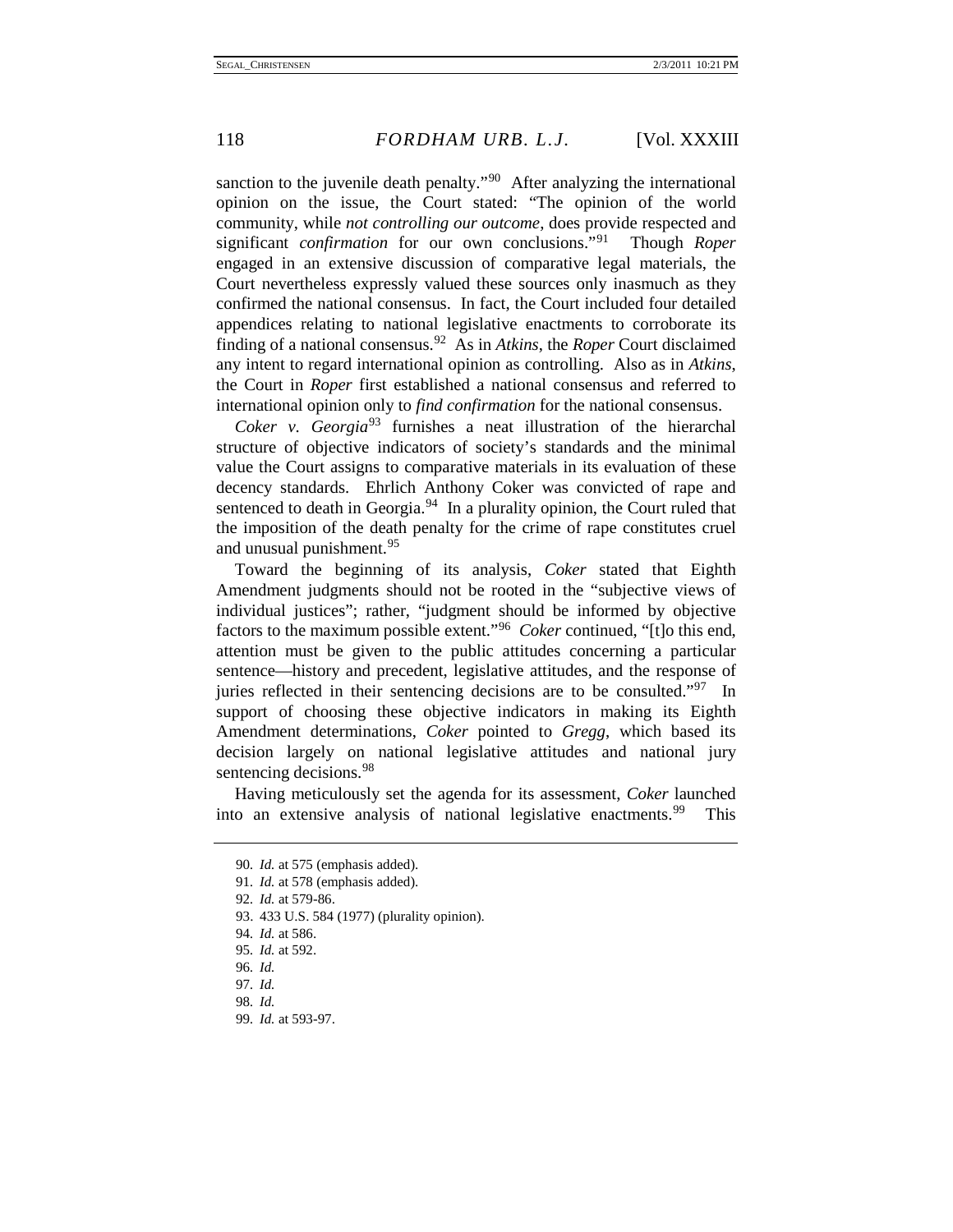analysis occupies over two full pages of the Court's opinion.<sup>100</sup> The Court summed up its analysis by stating that "[t]he current judgment with respect to the death penalty for rape . . . obviously weighs very heavily on the side of rejecting capital punishment as a suitable penalty for raping an adult woman."<sup>[101](#page-19-1)</sup>

Then, inexplicably deviating from the agenda the Court set for itself, *Coker* followed its review of legislative enactments with an isolated footnote, stating:

In *Trop v. Dulles* ... the plurality took pains to note the climate of international opinion concerning the acceptability of a particular punishment. It is thus *not irrelevant* here that out of 60 major nations in the world surveyed in 1965, only 3 retained the death penalty for rape where death did not ensue.<sup>[102](#page-19-2)</sup>

This lone statement, consigned to a footnote and based on a single survey, represents the sole reference to comparative legal sources, one in which the Court noted that it considered international opinion "not irrelevant" to its assessment of cruel and unusual punishment.<sup>[103](#page-19-3)</sup>

Returning to its agenda, *Coker* proceeded to review the sentencing decisions of U.S. juries, arguing that it is "important to look to the sentencing decisions that [American] juries have made in the course of assessing whether capital punishment is an appropriate penalty for the crime being tried."[104](#page-19-4) The Court then reviewed jury sentencing decisions and inferred that in the vast majority of cases, U.S. juries have not imposed the death sentence for the crime of rape.[105](#page-19-5)  *Coker*'s review of national jury sentencing decisions marked the conclusion of the Court's inquiry into society's decency standards.

*Coker* is instructive. The Court referenced three objective indicators of society's decency standards: national legislative enactments, national jury sentencing decisions, and international opinion. As in *Atkins*, the Court expended the overwhelming part of its inquiry on national legislative enactments and national jury sentencing determinations.<sup>[106](#page-19-6)</sup> The Court also considered legislative enactments before jury sentencing determinations. This is consistent both with the Court's oft-proclaimed view that national legislative enactments constitute the most important objective indicator of

<sup>100</sup>*. Id.*

<span id="page-19-2"></span><span id="page-19-1"></span><span id="page-19-0"></span><sup>101</sup>*. Id.* at 596.

<sup>102</sup>*. Id.* at 596 n.10 (emphasis added).

<span id="page-19-3"></span><sup>103</sup>*. Id.*

<span id="page-19-4"></span><sup>104</sup>*. Id.* at 596.

<span id="page-19-5"></span><sup>105</sup>*. Id.* at 595-98.

<span id="page-19-6"></span><sup>106</sup>*. See supra* p. 13.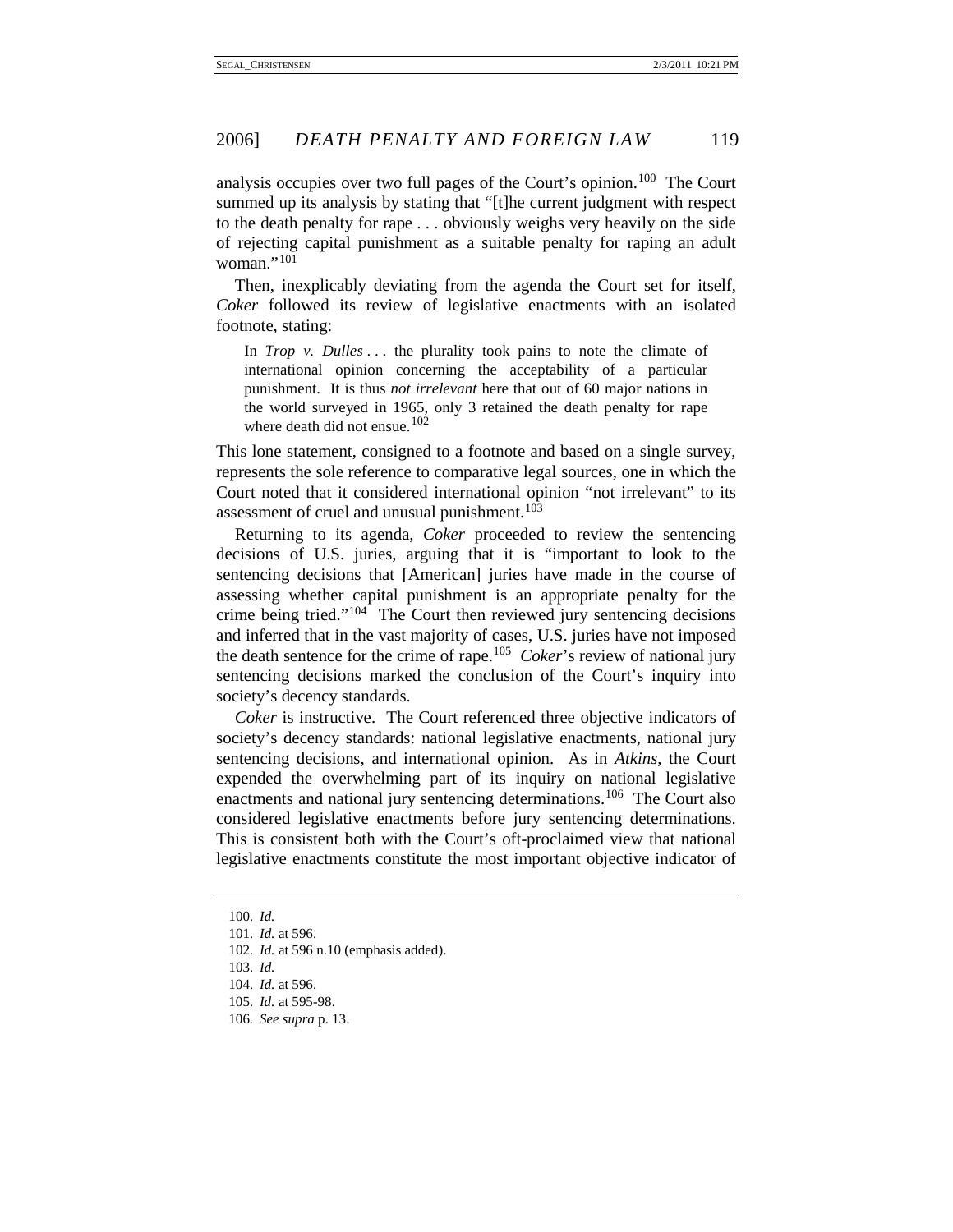society's decency standards, $107$  and with the trajectory of review set forth in *Thompson v. Oklahoma*. [108](#page-20-1) The Court omitted international opinion from its list of the objective indicators it intended to review, first mentioning international opinion in a footnote of its decision, $109$  a pattern seen in *Thompson v. Oklahoma*. As in *Atkins*, when the Court factored international opinion into its equation, it allotted international opinion a single, isolated footnote. $111$  In fact, the Court justified its use of comparative materials by stating that they are "not irrelevant here"––a far cry from the critical value of the sources comprising the national consensus.[112](#page-20-5)

Like *Coker*, *Enmund v. Florida* also illustrates the minimal value the Court assigns to non-U.S. legal sources in assessing society's decency standards. *Enmund* presented an Eighth Amendment proportionality issue: whether the Eighth Amendment permits the imposition of the death penalty on a defendant who merely aids and abets a felony during which a murder is committed by another, but who does not commit murder, attempt to commit murder, or even intend that the murder take place.<sup>113</sup> The Court held that the Eighth Amendment prohibits the imposition of the death penalty in these circumstances.<sup>[114](#page-20-7)</sup>

As *Coker* modeled its agenda of review after *Gregg*, *Enmund* modeled its agenda of review after *Coker*. [115](#page-20-8) *Enmund* thus purposefully followed *Coker*'s trajectory. It opened with a thorough analysis of national legislative enactments, concluding that the majority of national legislative enactments reject capital punishment in the circumstances presented in the case.<sup>116</sup> Following its several-page review of national legislative Following its several-page review of national legislative enactments, *Enmund* focused on the sentencing decisions of U.S. juries, noting that "[t]he evidence is overwhelming that American juries have repudiated imposition of the death penalty for crimes such as [the] petitioners."[117](#page-20-10)

Before concluding its inquiry into society's standards of decency,

<sup>107</sup>*. See supra* pp. 10-11.

<sup>108.</sup> 487 U.S. 815, 822, 830 (1988) (plurality opinion). *See supra* p. 11.

<sup>109</sup>*. Coker*, 433 U.S. at 596 n.10.

<span id="page-20-6"></span><span id="page-20-5"></span><span id="page-20-4"></span><span id="page-20-3"></span><span id="page-20-2"></span><span id="page-20-1"></span><span id="page-20-0"></span><sup>110</sup>*. Thompson*, 487 U.S. at 822 n.4. *See* discussion *supra* pp. 13-14. This pattern is also found in *Atkins v. Virginia*, 536 U.S. 304, 313, 316 n.21 (2002).

<sup>111.</sup> 536 U.S. at 316 n.21 (2002). *See supra* p. 14.

<sup>112</sup>*. See International Judicial Dialogue*, *supra* note 80, at 2090 n.105.

<sup>113.</sup> Enmund v. Florida, 458 U.S. 782, 783-88 (1982).

<sup>114</sup>*. Id.* at 788.

<span id="page-20-9"></span><span id="page-20-8"></span><span id="page-20-7"></span><sup>115</sup>*. Id.* at 788-89.

<sup>116</sup>*. Id.* at 789.

<span id="page-20-10"></span><sup>117</sup>*. Id.* at 794.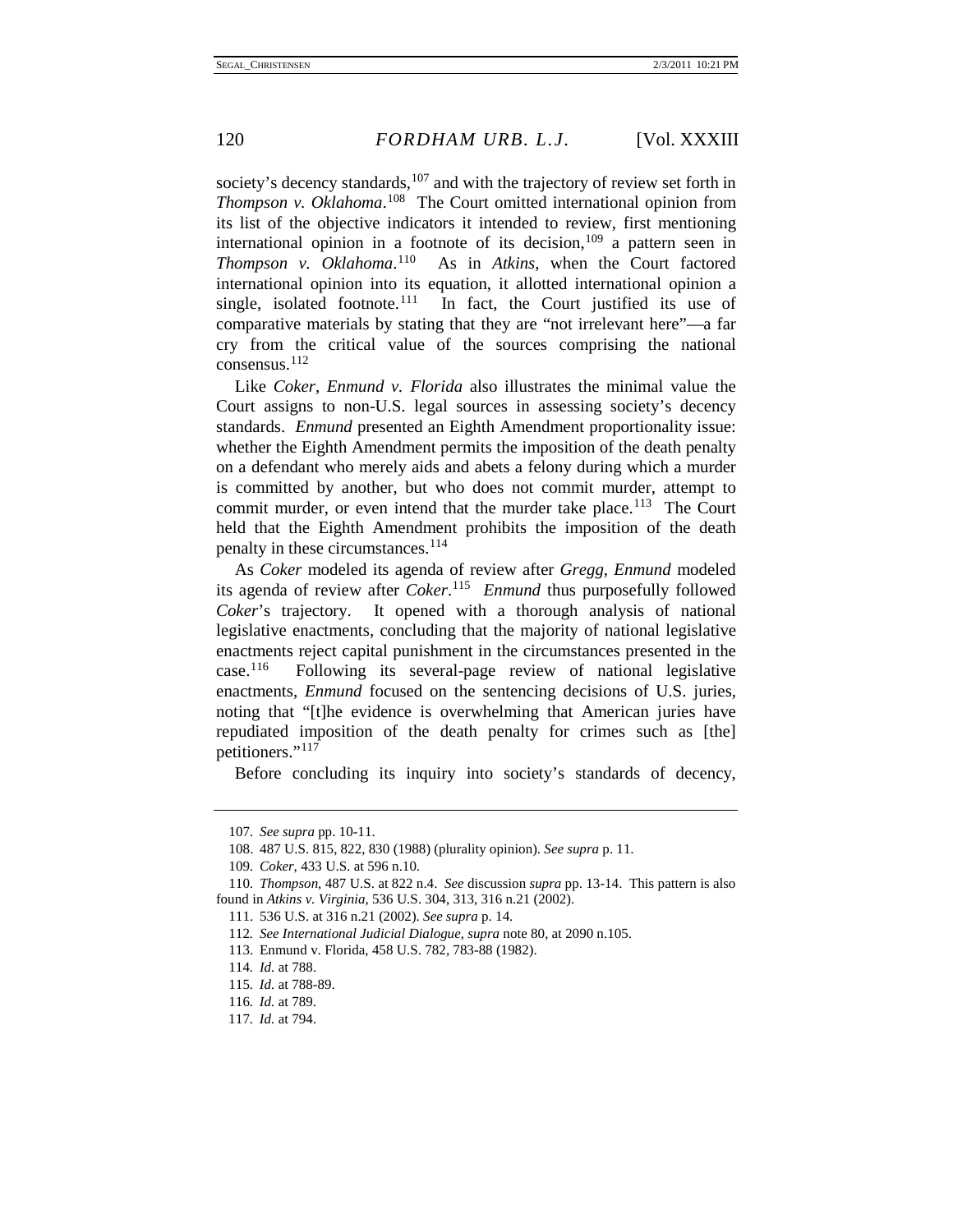however, the Court added one footnote.<sup>[118](#page-21-0)</sup> The footnote cited *Coker*, stating that international opinion is "not irrelevant" and proceeded to state: "the doctrine of felony murder has been abolished in England and India, severely restricted in Canada and a number of other Commonwealth countries, and is unknown in continental Europe."<sup>[119](#page-21-1)</sup>

*Enmund* yields a picture identical to *Coker*. *Enmund* first considered national legislative enactments and then considered national jury sentencing decisions. These national indicators form the linchpin of the Court's rationale, and the Court naturally expended the overwhelming part of its inquiry into society's decency standards analyzing these sources. Only then, in a lone footnote, did the Court turn to international opinion, since international opinion is "not irrelevant" to the inquiry.<sup>[120](#page-21-2)</sup>

#### **C. The Inability of Comparative Legal Sources to Trump the National Consensus**

The preceding sections of this Part demonstrated that the primacy of the national consensus in the Court's hierarchal structure of objective indicators of society's decency standards ensures that comparative legal materials carry little judicial weight. Where comparative legal sources are congruent with the national consensus, they merely serve to confirm the Court's perception of society's decency standards, a perception molded by an evaluation of national legislative enactments and national jury determinations. This section demonstrates the converse ramification of the national majoritarian paradigm: because the Court ascribes the greatest value to national indicators of society's decency standards, contrary comparative legal materials cannot trump the national consensus.<sup>[121](#page-21-3)</sup>

The Court's national majoritarian paradigm incapacitates foreign and international law from overruling the national consensus. In some cases, the Court finds it unnecessary to articulate this position. For example, in *Gregg v. Georgia* the Court did not even consider foreign and international law in evaluating society's evolving decency standards.<sup>122</sup> This is hardly accidental. In *Gregg*, the Court held that the imposition of capital punishment is not per se unconstitutional; in other words, *Gregg*  legitimized the imposition of the death penalty in the United States.<sup>[123](#page-21-5)</sup> In

<sup>118</sup>*. Id.* at 794 n.22.

<sup>119</sup>*. Id.*

<sup>120</sup>*. See International Judicial Dialogue*, *supra* note 80, at 2090 n.105.

<span id="page-21-5"></span><span id="page-21-4"></span><span id="page-21-3"></span><span id="page-21-2"></span><span id="page-21-1"></span><span id="page-21-0"></span><sup>121</sup>*. See* Alford, *Misusing*, *supra* note 5, at 59-61; *see also* Alford, *Postscript on* Lawrence, *supra* note 5, at 914, 920.

<sup>122.</sup> 428 U.S. 153 (1976).

<sup>123</sup>*. Id.* at 187.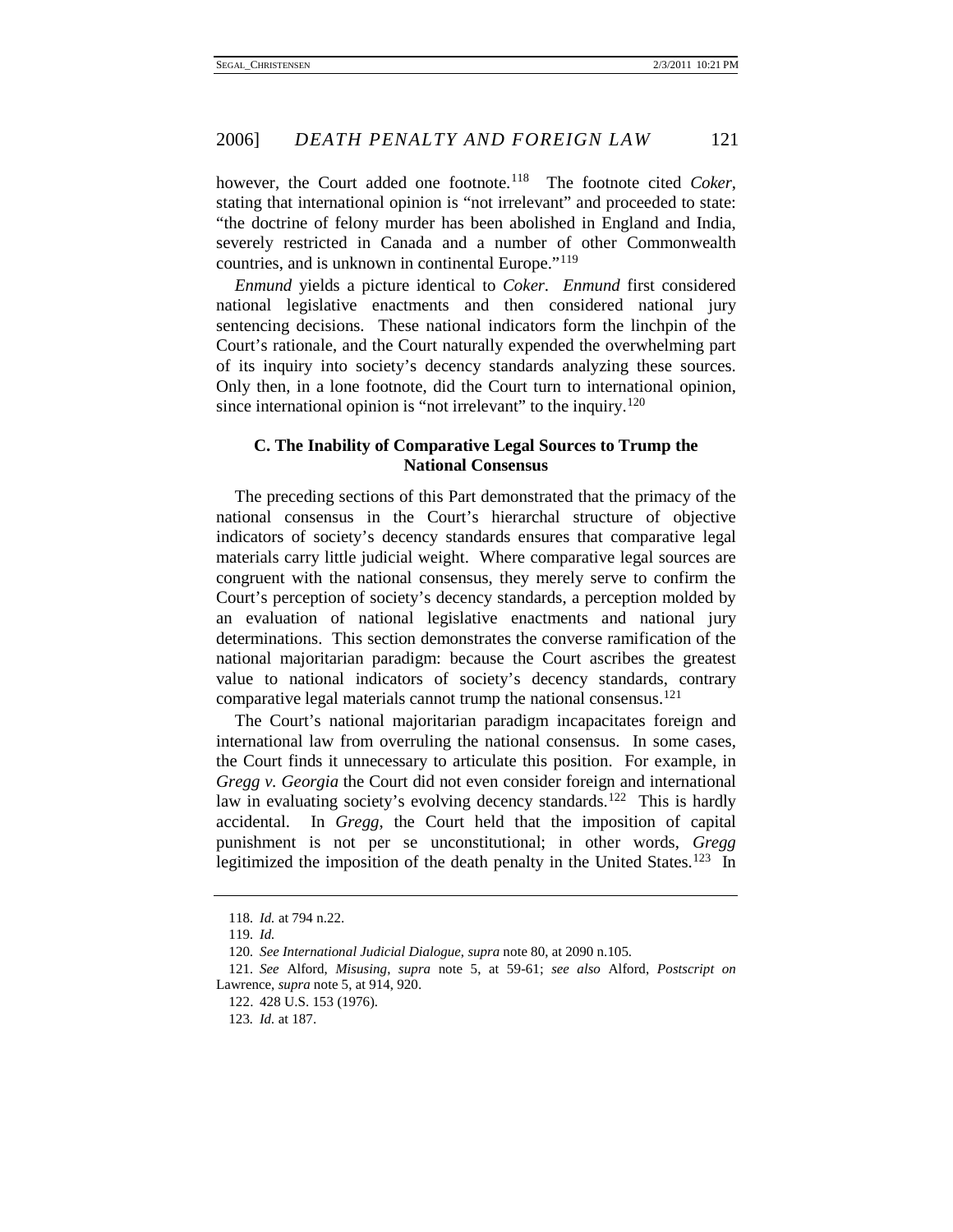this context, foreign and international law would likely show that the broader society's decency standards disallow the imposition of the death penalty, contrary to the national consensus. Operating within a national majoritarian paradigm, the Court naturally considered supranational materials irrelevant.

In other cases, however, a dissenting opinion prompted the Court to verbalize its position that the national consensus, not comparative legal sources, determines society's decency standards. The plurality opinion in *Stanford v. Kentucky* offers the clearest articulation of the absolute ascendancy of the national consensus over foreign and international law.<sup>124</sup> In *Stanford*, the dissenting opinion considered comparative materials in assessing society's decency standards.<sup>[125](#page-22-1)</sup> Responding to the dissent, the Court stated:

We emphasize that it is *American* conceptions of decency that are dispositive, rejecting the contention of petitioners and their various *amici*  (accepted by the dissent) that the sentencing practices of other countries are relevant. While "the practices of other nations, particularly other democracies, can be relevant to determining whether a practice uniform among our people is not merely a historical accident, but rather so 'implicit in the concept of ordered liberty' that it occupies a place not merely in our mores, but, text permitting, in our Constitution as well," they cannot serve to establish the first Eighth Amendment prerequisite, that the practice is accepted among our people.<sup>[126](#page-22-2)</sup>

As Roger P. Alford notes, *Stanford v. Kentucky* provides a graphic example of the national majoritarian dynamic disallowing comparative legal materials from superceding the national consensus.<sup>[127](#page-22-3)</sup> According to the *Stanford* plurality, Eighth Amendment jurisprudence requires that a threshold national consensus be established before it considers foreign law

<sup>124.</sup> 492 U.S. 361, 370 n.1 (1989) (plurality opinion).

<span id="page-22-1"></span><span id="page-22-0"></span><sup>125</sup>*. Id.* at 389-90 (Brennan, J., dissenting). Note that even the dissent first looks to national indicators of society's decency standards before turning to the legislation of foreign countries. *Id.* at 383-87; *see also* Benvenuto, *supra* note 5, at 2713-14, 2746 (discussing the dissenting opinion of Knight v. Florida, 528 U.S. 990, 993-99 (1999) (Breyer, J., dissenting)); Blackmun, *supra* note 4, at 48 ("If the substance of the Eighth Amendment is to turn on the evolving standards of decency of the civilized world, there can be no justification for limiting judicial inquiry to the opinions of the United States.").

<span id="page-22-2"></span><sup>126</sup>*. Stanford*, 492 U.S. at 370 n.1 (quoting Thompson v. Oklahoma, 487 U.S. 815, 868- 69 n.4 (1988) (Scalia, J. dissenting)) (citations omitted). Based on *Stanford*, the confirmatory role of comparative legal materials serves as an additional check on the Eighth Amendment in ensuring that the national consensus is not simply accidental but that the prohibition is implicit in the concept of ordered liberty. Alford, *Misusing*, *supra* note 5 at 60.

<span id="page-22-3"></span><sup>127.</sup> Alford, *Misusing*, *supra* note 5, at 60; *see also* Alford, *Federal Courts*, *supra* note 5, at 779-80, Alford, *Postscript on* Lawrence, *supra* note 5, at 919-20.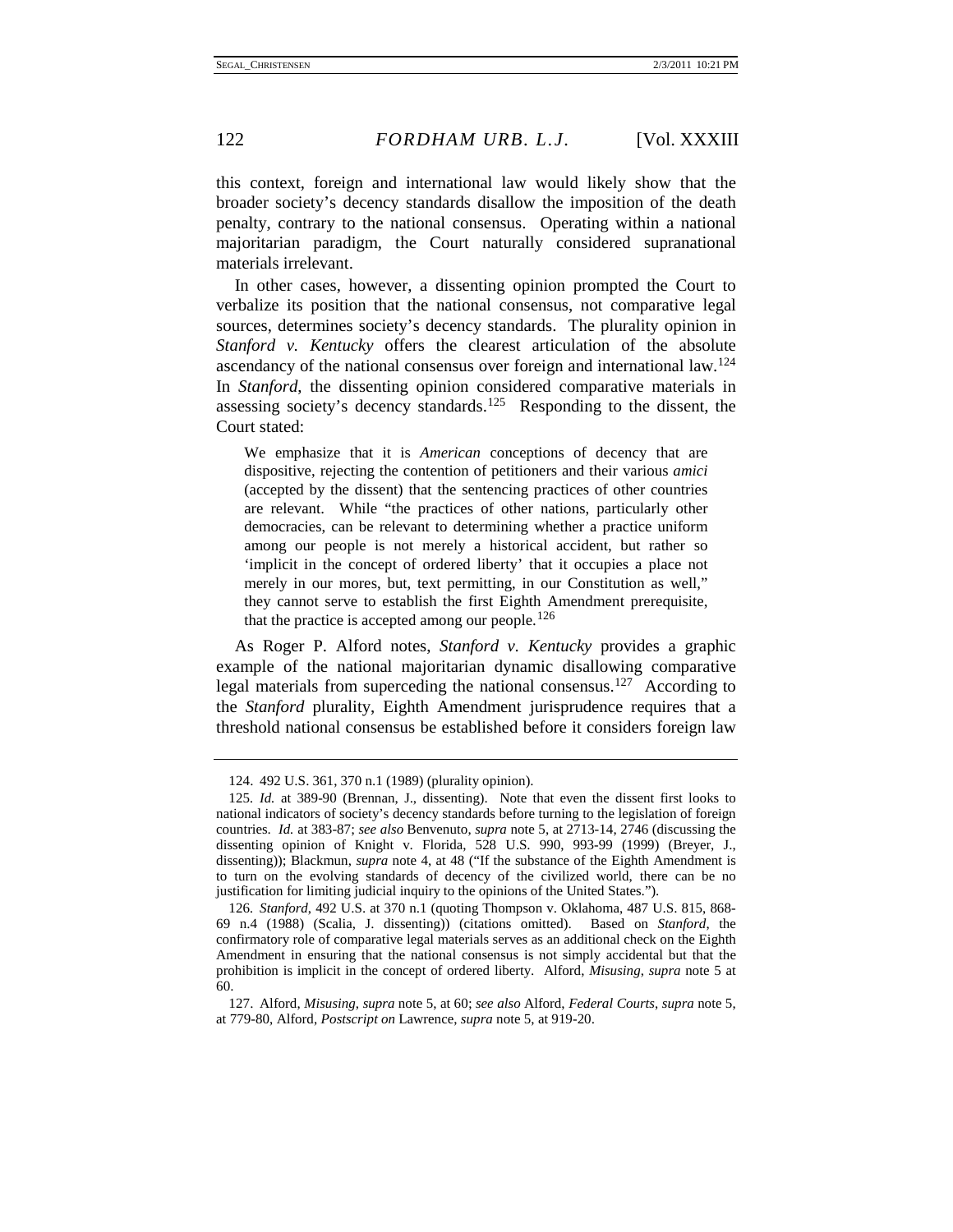relevant to its decisions.[128](#page-23-0) As Alford states, *Stanford* illustrates that "[t]he practice abroad is relevant only after uniformity has been established at home."<sup>[129](#page-23-1)</sup> Supranational law contrary to the national consensus is banished from the calculus.<sup>[130](#page-23-2)</sup>

Justice Thomas's concurring opinion in *Knight v. Florida* further demonstrates that comparative legal sources cannot trump a divergent national consensus.[131](#page-23-3) In *Knight*, petitioners Knight and Moore argued that execution after having languished twenty years on death row constitutes cruel and unusual punishment.<sup>[132](#page-23-4)</sup> In support of their position, Knight and Moore cited foreign law.<sup>133</sup> Though the Court denied certiorari, Justice Breyer filed a dissenting opinion arguing that the Court should grant certiorari based in part on the foreign law cited by the petitioners.<sup>[134](#page-23-6)</sup> Justice Thomas countered Justice Breyer's dissenting opinion by stating:

I write only to point out that I am unaware of any support in the American constitutional tradition or in this Court's precedent for the proposition that a defendant can avail himself of the panoply of appellate and collateral procedures and then complain when his execution is delayed. Indeed, were there any such support in our own jurisprudence, it would be unnecessary for proponents of the claim to rely on the European Court of Human Rights, the Supreme Court of Zimbabwe, the Supreme Court of India, or the Privy Council. [135](#page-23-7)

Justice Thomas maintained that citations consisting exclusively of foreign law demonstrate a "negative" national consensus, i.e. a consensus that execution following twenty years on death row is not cruel and unusual punishment.<sup>[136](#page-23-8)</sup> Once this "negative" national consensus is established, foreign law becomes impotent; it cannot override a contrary national consensus.[137](#page-23-9)

<span id="page-23-0"></span><sup>128</sup>*. See International Judicial Dialogue*, *supra* note 80, at 2068 (commenting on *Stanford* that "[t]he Court's previous capital punishment cases support the claim that the Court must first establish a basis for its decision in American practice and precedent").

<span id="page-23-2"></span><span id="page-23-1"></span><sup>129.</sup> Alford, *Federal Courts*, *supra* note 5, at 778 (arguing based on *Stanford* that society's evolving standards "are determined based on a national consensus" and "[t]he practice of other nations is relevant only after uniformity has been established within the United States"); *see also* Alford, *Postscript on* Lawrence, *supra* note 5, at 920.

<sup>130</sup>*. See International Judicial Dialogue*, *supra* note 80, at 2067-68.

<span id="page-23-3"></span><sup>131.</sup> Knight v. Florida, 528 U.S. 990, 990-93 (1999) (Thomas, J., concurring).

<sup>132</sup>*. Id.* at 990.

<span id="page-23-4"></span><sup>133</sup>*. Id.*

<sup>134</sup>*. Id.* at 993-99 (Breyer, J., dissenting).

<sup>135</sup>*. Id.* at 990 (Thomas, J., concurring).

<sup>136</sup>*. Id.*

<span id="page-23-9"></span><span id="page-23-8"></span><span id="page-23-7"></span><span id="page-23-6"></span><span id="page-23-5"></span><sup>137.</sup> Even Justice Breyer does not argue that comparative legal sources should control the Court's decision. *Id.* at 996 (Breyer, J., concurring) ("Obviously this foreign authority does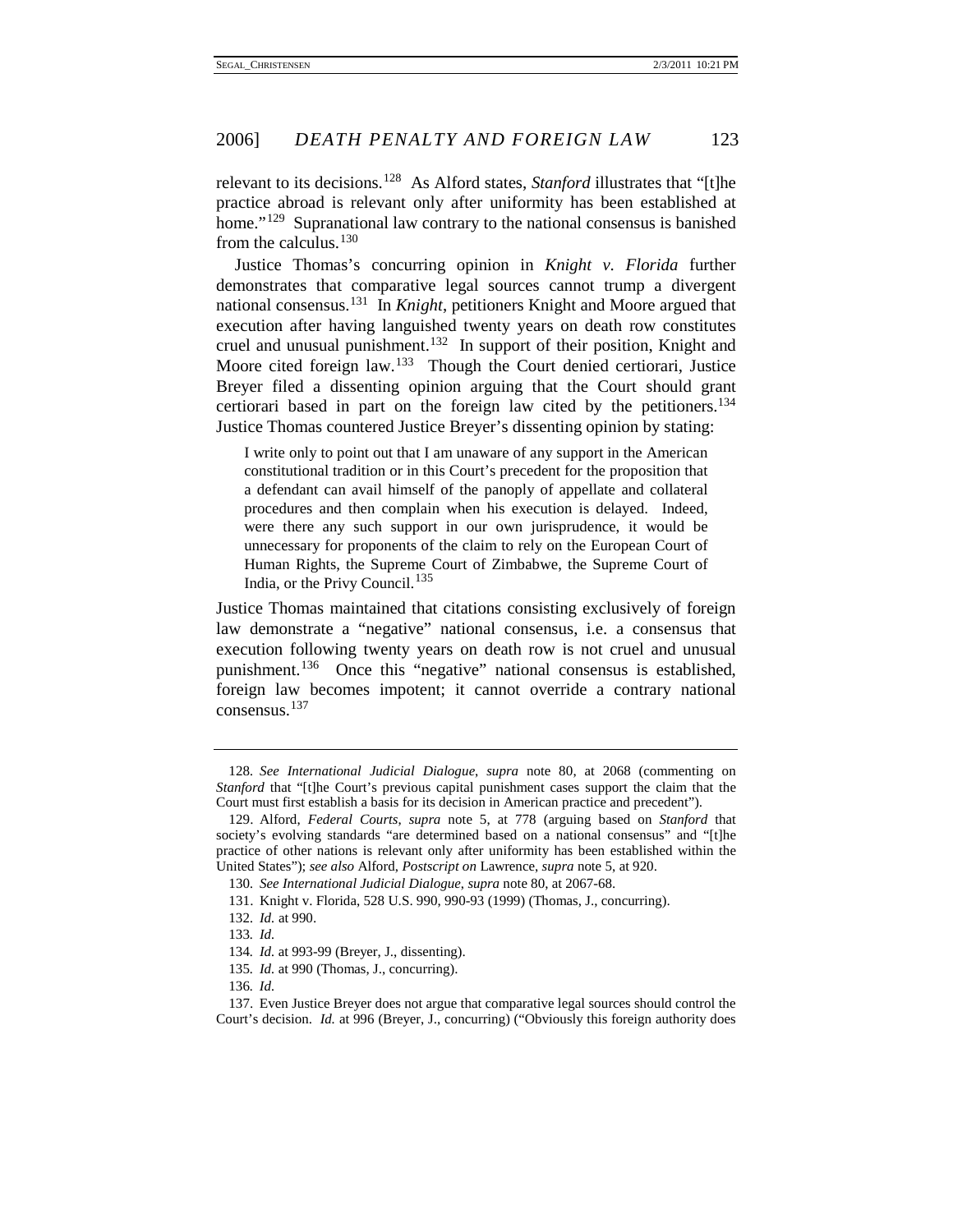In *Foster v. Florida* the Court revisited the issue presented by *Knight*. [138](#page-24-0)  Following his death sentence, Charles Kenneth Foster languished over twenty-seven years in prison.<sup>[139](#page-24-1)</sup> He petitioned the Court for a writ of certiorari, arguing that execution following twenty-seven years on death row constituted cruel and unusual punishment.<sup>140</sup> Once again, the Court denied certiorari; once again, Justice Breyer filed a dissenting opinion arguing that the Court should grant certiorari based in part on foreign law; and once again, Justice Thomas responded to Justice Breyer's dissent.<sup>141</sup> Justice Thomas referenced his concurring opinion in *Knight* and added that "[t]his Court's Eighth Amendment jurisprudence should not *impose* foreign moods, fads, or fashions on Americans."<sup>142</sup> In effect, Justice Thomas maintained that, absent a prerequisite national consensus, foreign law is irrelevant in Eighth Amendment jurisprudence.<sup>[143](#page-24-5)</sup> Foreign law cannot *impose* its views on Americans; it cannot supercede a conflicting national consensus.

Another line of cases that demonstrates the inability of foreign and international law to trump the national consensus begins with *Thompson v. Oklahoma* and continues through *Atkins v. Virginia* and *Roper v. Simmons*. [144](#page-24-6) In these cases, it is the dissenting opinion that demonstrates the primacy of national sources over supranational sources. This line of cases contains the following distinctive pattern. The leading opinion argues that a national consensus considers a given punishment cruel and unusual.<sup>145</sup> It confirms this national consensus by citing comparative legal materials.<sup>[146](#page-24-8)</sup> The leading opinion prompts a vituperative dissenting opinion––headed by Justice Scalia––arguing that the Court has failed to establish a national consensus.<sup>[147](#page-24-9)</sup> The dissent opens by challenging the

<span id="page-24-0"></span>not bind us."); s*ee also* Blum, *supra* note 1, at 180-83 (arguing that Justice Breyer uses foreign materials merely to illustrate the need to consider the propriety of delayed executions, and does not use these sources in constitutional interpretation).

<sup>138.</sup> Foster v. Florida, 537 U.S. 990 (2002).

<sup>139</sup>*. Id.* at 991 (Breyer, J., dissenting).

<sup>140</sup>*. Id.* at 992.

<sup>141</sup>*. Id.* at 990-95.

<span id="page-24-4"></span><span id="page-24-3"></span><span id="page-24-2"></span><span id="page-24-1"></span><sup>142</sup>*. Id.* at 990 (citing Atkins v. Virginia, 536 U.S. 304, 324-25 (2002) (Rehnquist, C.J., dissenting)) (Thomas, J., concurring) (emphasis added).

<sup>143</sup>*. Id.* at 991.

<span id="page-24-6"></span><span id="page-24-5"></span><sup>144.</sup> Roper v. Simmons, 543 U.S. 551 (2005); Atkins v. Virginia, 536 U.S. 304, 304 (2002); Thompson v. Oklahoma, 487 U.S. 815 (1988) (plurality opinion).

<span id="page-24-7"></span><sup>145</sup>*. Roper*, 543 U.S. at 564-68; *Atkins*, 536 U.S. at 313-16; *Thompson*, 487 U.S. at 826- 31.

<sup>146</sup>*. Roper*, 543 U.S. at 575-78; *Atkins*, 536 U.S. at 316 n.21; *Thompson*, 487 U.S. at 830.

<span id="page-24-9"></span><span id="page-24-8"></span><sup>147</sup>*. Roper*, 543 U.S. at 608 (Scalia, J., dissenting); *Atkins*, 536 U.S. at 337-38 (Scalia, J., dissenting); *Thompson*, 487 U.S. at 859 (Scalia, J., dissenting).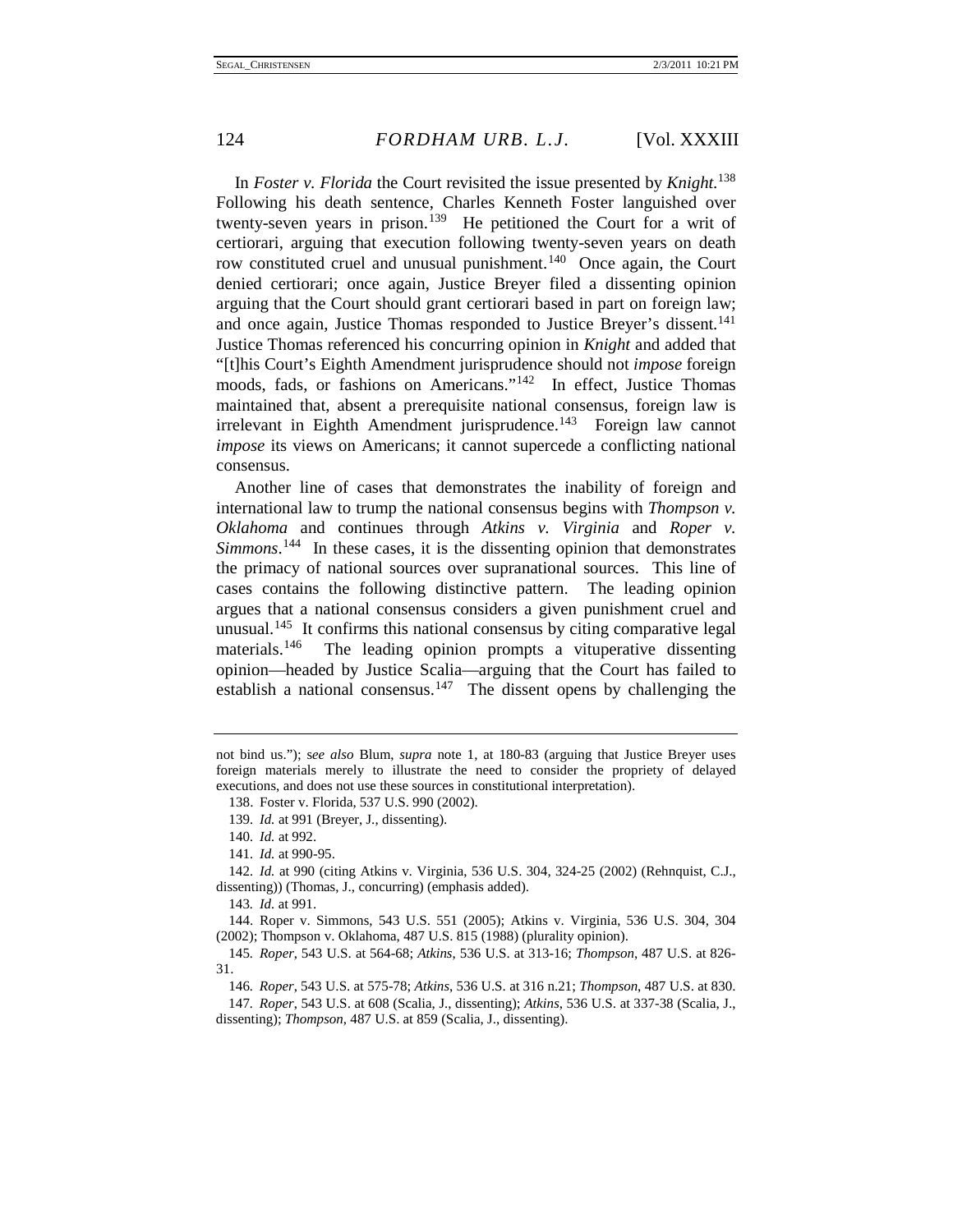leading opinion's rationale in interpreting the statistical data underlying its alleged national consensus.<sup>[148](#page-25-0)</sup> In dismantling the leading opinion's "national consensus" disallowing the punishment in question, the dissent argues that in fact the national consensus permits the punishment in question.<sup>[149](#page-25-1)</sup> Having established a "negative" national consensus, the dissent turns to the comparative legal materials cited by the leading opinion.[150](#page-25-2) The dissent then duly discards these materials as irrelevant since dissonant comparative materials cannot trump the national consensus.[151](#page-25-3) In the words of Justice Scalia, "where there is not first a settled consensus among our own people, the views of other nations . . . cannot be imposed upon Americans through the Constitution."[152](#page-25-4)

#### **III. IMPLICATIONS OF THE MARGINALITY OF COMPARATIVE LEGAL SOURCES FOR THE KOH/ALFORD DEBATE: SHOULD COMPARATIVE MATERIALS TRUMP THE NATIONAL CONSENSUS IN EIGHTH AMENDMENT JURISPRUDENCE?**

As is well-known, a majority of the world's nations disallows the imposition of the death penalty.<sup>[153](#page-25-5)</sup> In particular, the Western world has vehemently condemned capital punishment.[154](#page-25-6) This strong opposition to capital punishment has become a cornerstone of the European human rights movement.[155](#page-25-7)

Opponents of the United States' continued imposition of the death penalty exploit the almost universal condemnation of capital punishment.<sup>[156](#page-25-8)</sup> They argue that the Court should be more receptive of

<span id="page-25-1"></span>149*. Roper*, 543 U.S. at 609-15; *Atkins*, 536 U.S. at 342-48; *Thompson*, 487 U.S. at 867- 72.

150*. Roper*, 543 U.S. at 622; *Atkins*, 536 U.S. at 347-48; *Thompson*, 487 U.S. at 868 n.4.

<span id="page-25-3"></span><span id="page-25-2"></span>151*. Roper*, 543 U.S. at 622-28; *Atkins*, 536 U.S. at 347-48; *Thompson*, 487 U.S. at 868 n.4.

152*. Thompson*, 487 U.S. at 868 n.4.

<span id="page-25-5"></span><span id="page-25-4"></span>153*. See, e.g.*, sources cited in Alford, *Federal Courts*, *supra* note 5, at 776 n.373; Nora V. Demleitner, *The Death Penalty in the United States Following European Lead?*, 81 OR. L. REV. 131 (2002); Harold Hongju Koh, *Paying "Decent Respect" to World Opinion on the Death Penalty*, 35 U.C. DAVIS L. REV. 1085 (2002) [hereinafter Koh, *Paying Decent Respect*]; James H. Wyman, Comment, *Vengeance is Whose?: The Death Penalty and Cultural Relativism in International Law*, 6 J. TRANSNAT'L L. & POL'Y 543 (1997).

<span id="page-25-6"></span>154*. See, e.g.*, Alford, *Federal Courts*, *supra* note 5, at 776 n.373; Demleitner, *supra* note 153; Koh, *Paying Decent Respect*, *supra* note 153; Wyman, *supra* note 153.

<span id="page-25-7"></span>155*. See, e.g.*, Alford, *Federal Courts*, *supra* note 5, at 776 n.373; Demleitner, *supra* note 153; Koh, *Paying Decent Respect*, *supra* note 153; Wyman, *supra* note 153.

<span id="page-25-8"></span>156. Koh, *International Law*, *supra* note 5, at 56; *see also* Blackmun, *supra* note 4; Koh, *Paying Decent Respect*, *supra* note 153.

<span id="page-25-0"></span><sup>148</sup>*. Roper*, 543 U.S. at 609-15; *Atkins*, 536 U.S. at 342-48; *Thompson*, 487 U.S. at 867- 72.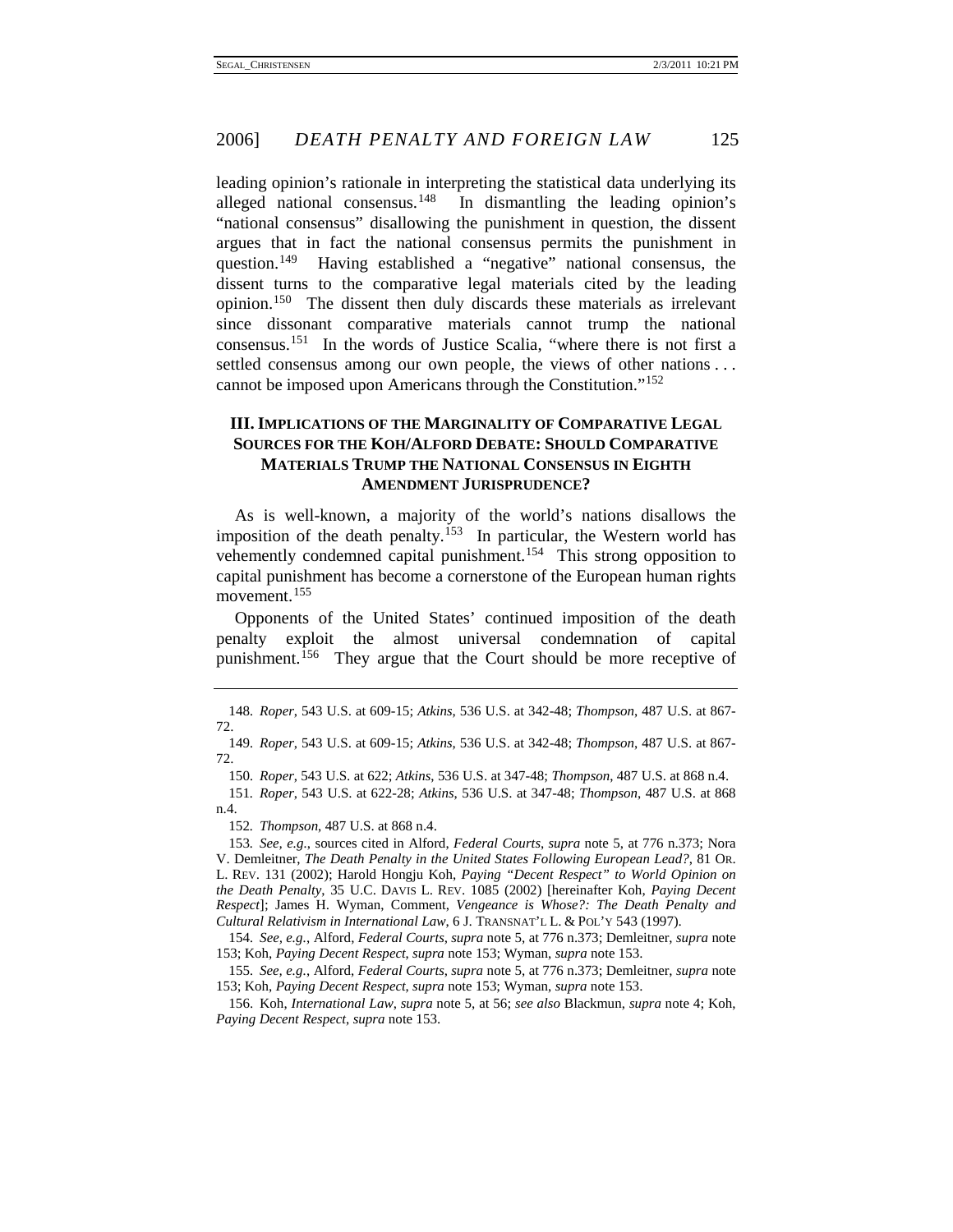foreign and international law in deciding death penalty cases.<sup>[157](#page-26-0)</sup> In effect, they maintain that foreign and international law should trump a national consensus allowing the death penalty.<sup>158</sup> For example, Harold Hongju Koh, an ardent death penalty abolitionist and chief spokesperson for the internationalists, has expressly stated the practices of other democratic nations should "constitute *the most relevant* evidence of what Eighth Amendment jurisprudence calls the 'evolving standards of decency that mark the progress of a maturing society."<sup>[159](#page-26-2)</sup>

Roger P. Alford has countered the position of the international majoritarians.<sup>160</sup> Alford maintains that the predominance of national sources arises from the Court's deep-seated respect for principles of federalism and American sovereignty.<sup>[161](#page-26-4)</sup> He warns that "[u]sing global opinions as a means of constitutional interpretation dramatically undermines sovereignty."<sup>162</sup> Recognizing that the Court employs a national majoritarian framework in its death penalty cases, Alford insists that global sources inconsistent with the national consensus cannot prevail.[163](#page-26-6) Alford argues that granting primacy to foreign and international legal sources will wrongfully undermine the Court's well-settled precedent and unjustly thwart the sovereign will of the American people.<sup>[164](#page-26-7)</sup> Alford

<span id="page-26-0"></span><sup>157.</sup> Blackmun, *supra* note 4; *see also* Koh, *International Law*, *supra* note 5, at 56; Koh, *Paying Decent Respect*, *supra* note 153.

<span id="page-26-1"></span><sup>158.</sup> Blackmun, *supra* note 4; *see also* Koh, *International Law*, *supra* note 5, at 56; Koh, *Paying Decent Respect*, *supra* note 153.

<span id="page-26-2"></span><sup>159.</sup> Blackmun, *supra* note 4; *see also* Koh, *International Law*, *supra* note 5, at 56 (quoting Trop v. Dulles, 365 U.S. 86, 101 (1958) (plurality opinion)) (emphasis added); Koh, *Paying Decent Respect*, *supra* note 153.

<span id="page-26-3"></span><sup>160.</sup> Alford, *Federal Courts*, *supra* note 5, at 772-91; *see also* Alford, *Misusing*, *supra* note 5, at 58-61. For Koh's response to Alford, see Koh, *International Law*, *supra* note 5, at 55; for Alford's reply to Koh's response, see Alford, *Misusing*, *supra* note 5, at 61 n.30.

<span id="page-26-4"></span><sup>161.</sup> Alford, *Federal Courts*, *supra* note 5, at 785-86; Alford, *Misusing*, *supra* note 5, at 59-61; *cf.* Atkins v. Virginia, 536 U.S. 304, 322-28 (2002) (Rehnquist, C.J., dissenting).

<span id="page-26-5"></span><sup>162.</sup> Alford, *Misusing*, *supra* note 5, at 58; *see also* Benvenuto, *supra* note 5, at 2697, 2711-20, 2742-51 (arguing that the Supreme Court's use of foreign precedent has been rhetorical rather than substantive); Raalf, *supra* note 5, at 1260-63 (arguing that comparative materials have had little or no influence in constitutional jurisprudence). Several commentators have also stated that the Court does not view comparative law as inherently significant but rather as a mere source for empirical data. *See, e.g.*, Paolo G. Carozza, *"My Friend Is a Stranger": The Death Penalty and the Global* Ius Commune *of Human Rights*, 81 TEX. L. REV. 1031, 1086-87 (2003); Vicki C. Jackson, *Narratives of Federalism: Of Continuities and Comparative Constitutional Experience*, 51 DUKE. L.J. 223, 226, 247 (2001); Christopher McCrudden, *A Common Law of Human Rights?: Transnational Judicial Conversations on Constitutional Rights*, 20 OXFORD J. LEGAL STUD. 499, 526 (2000).

<span id="page-26-7"></span><span id="page-26-6"></span>163*.* Alford, *Misusing*, *supra* note 5, at 59-61; *see also* Alford, *Federal Courts*, *supra* note 5, at 784-85.

<sup>164.</sup> Alford, *Misusing*, *supra* note 5, at 59-61.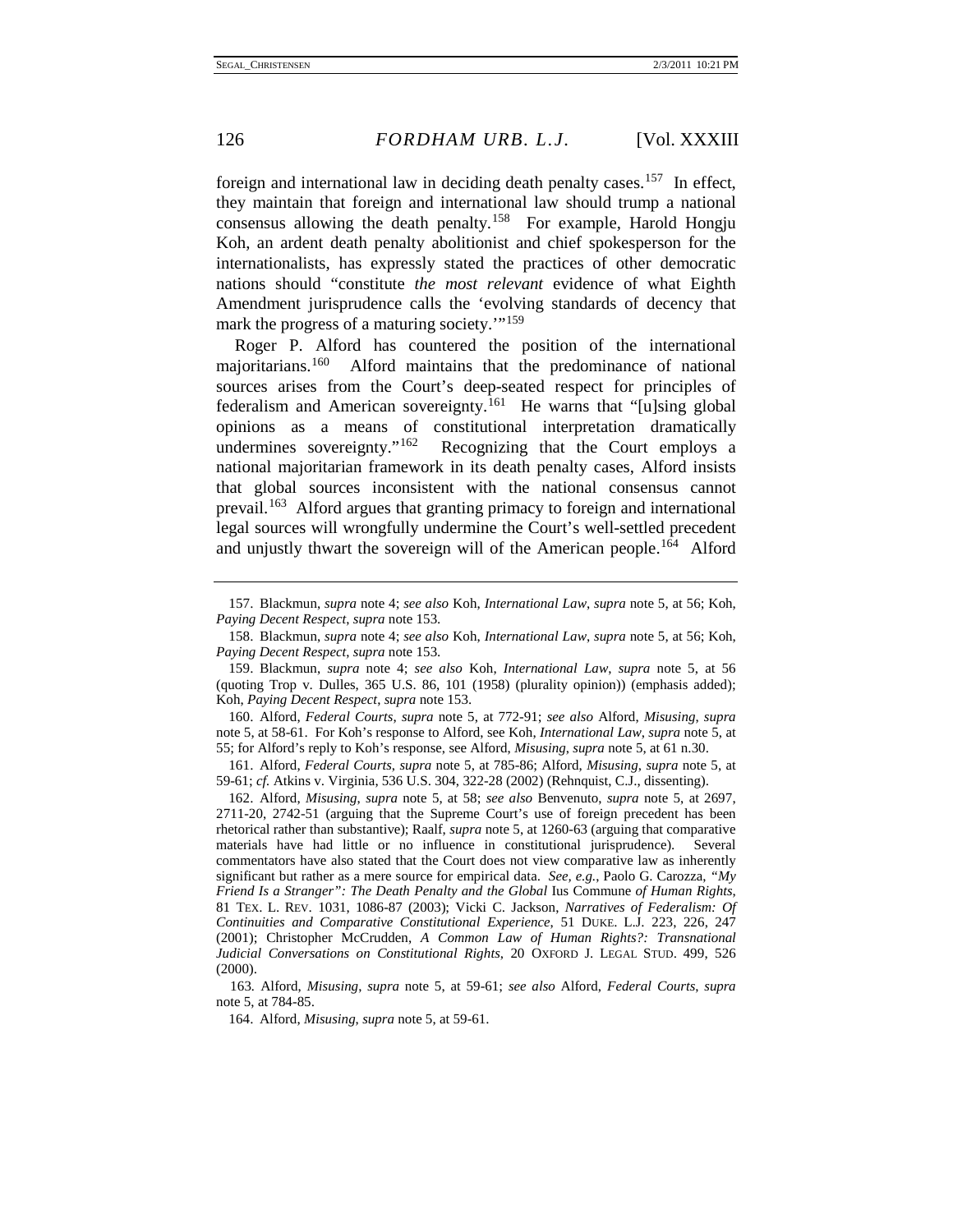concludes:

In short, the international countermajoritarian difficulty severely limits the degree of respect that can be shown to the global opinions of humanity when doing so shows disrespect to our own national experience .... Reliance on global standards of decency undermines the sovereign limitations inherent in federalist restraints, limitations born out of respect for the reserved powers of the states to assess which punishments are appropriate for which crimes. To the extent that international majoritarians argue that global standards are relevant notwithstanding their inconsistency with American standards, this view reflects far less respect for federalism concerns than required by the Court.<sup>[165](#page-27-0)</sup>

This Comment's analysis of death penalty cases supports Alford's contention that granting supremacy to comparative legal sources over the national consensus runs counter to the Court's death penalty decisions. Because the Court consistently operates within a national majoritarian paradigm in evaluating society's decency standards, allowing foreign and international law to override the national consensus negates the U.S. common law tradition.[166](#page-27-1)

#### **IV. THE MARGINALITY OF COMPARATIVE LEGAL SOURCES IN SUPREME COURT DECISIONS RELATING TO ALL AREAS OF JURISPRUDENCE**

Several commentators emphasize the limited utility that the Supreme Court has derived from comparative legal sources in all areas of jurisprudence. They maintain that, in general, comparative legal sources have been immaterial to the Court's decisions. For example, Mark Tushnet forcefully states that "[p]rior to *Lawrence v. Texas*, no recent Supreme Court decision relied on non-U.S. constitutional or para-constitutional law to support a proposition that was material to the majority's analysis."[167](#page-27-2)  Similarly, Sarah K. Harding surveyed the cases between 1993-2003 in which the Court cited laws of the United Kingdom, Canada, Austria, and New Zealand.<sup>[168](#page-27-3)</sup> Harding makes the sweeping observation that "in all of these cases, the foreign law appeared as nothing more than a polite reference," and that "there was no extended discussion of the foreign law

<sup>165</sup>*. Id.* at 60-61.

<span id="page-27-1"></span><span id="page-27-0"></span><sup>166.</sup> On the consistency of the Court regarding the role of comparative legal materials in death penalty decisions, see, for example, Alford, *Federal Courts*, *supra* note 5, at 779.

<span id="page-27-3"></span><span id="page-27-2"></span><sup>167.</sup> Tushnet, *Transnational/Domestic Constitutional Law*, *supra* note 1, at 241; *see also id.* at 244 ("The current Court's first use of non-U.S. law to support a position relevant to its disposition came in *Lawrence v. Texas .* . . .").

<sup>168.</sup> Harding, *supra* note 5, at 419-20.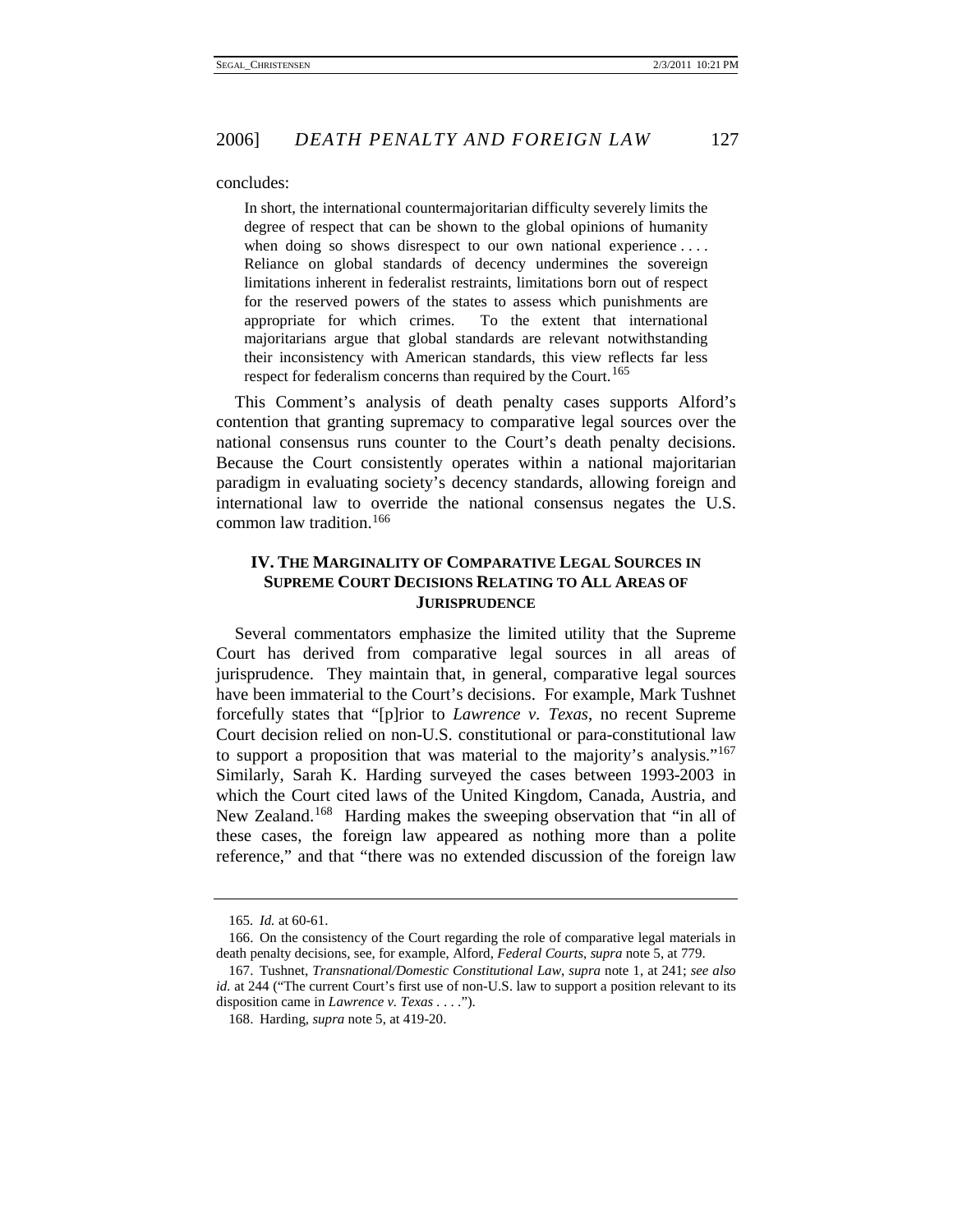being cited."<sup>169</sup> Harding concludes, "[i]n short, the U.S. Supreme Court and U.S. courts in general seldom cite foreign law."[170](#page-28-1)

Recently, Louis J. Blum analyzed the purposes for which the Court has invoked foreign and international law.<sup>[171](#page-28-2)</sup> Blum concludes that in recent cases comparative legal materials were never central to the Court's decisions and that unfailingly the Court's interpretation of the Constitution stands independent of any supranational support.<sup>172</sup> Blum maintains that "[f]oreign materials are used only to clarify, or lend support to, the reasoning behind discrete steps in the interpretive process."<sup>[173](#page-28-4)</sup>

Blum corroborates his argument with numerous cases.<sup>[174](#page-28-5)</sup> For example, Blum analyzes the Court's use of comparative legal materials in *Culombe v. Connecticut*. [175](#page-28-6) Blum argues that the Court's decision is ultimately grounded in U.S. precedent and that the Court used foreign law in *Culombe*  merely to support the threshold necessity of the constitutional analysis.<sup>176</sup> Likewise, Blum argues that the Court's decision in *Washington v. Glucksberg* rests firmly on U.S. precedent and that the Court used foreign legal materials merely to facilitate its determination that deviation from U.S. precedent is unwarranted.<sup>[177](#page-28-8)</sup>

Blum goes a step further, however. According to Blum, it is not *incidental* that foreign and international law are peripheral to the Court's decisions; rather, the impact of the comparative materials on constitutional interpretation is *necessarily* limited.<sup>[178](#page-28-9)</sup> Blum explains that because the

<span id="page-28-2"></span>171. *See generally* Blum, *supra* note 1.

<sup>169</sup>*. Id.* at 420-21.

<span id="page-28-1"></span><span id="page-28-0"></span><sup>170</sup>*. Id.* at 420. Glensy argues with these commentators and maintains that the Court integrates comparative references within its broader analysis. Glensy, *supra* note 5, at 372- 73. Even if Glensy is correct, however, the Court's integration of comparative materials within the broader analysis does not mean that these sources contributed significantly to the Court's decision. A similar error is made by David Fontana in his reply to Tushnet. *See generally* Fontana, *The Next Generation*, *supra* note 5. Tushnet argues that "[p]rior to *Lawrence v. Texas*, no recent Supreme Court decision relied on non-U.S. constitutional or para-constitutional law to support a proposition that was material to the majority's analysis." Tushnet, *Transnational/Domestic Constitutional Law*, *supra* note 1, at 241. In response, Fontana points to many cases where the Court's majority opinion cited comparative materials. Fontana, *The Next Generation*, *supra* note 5, at 451-57. Again, the majority opinion's citation of comparative materials does not per se render these materials essential to its analysis or decisions.

<span id="page-28-3"></span><sup>172</sup>*. Id.* at 171.

<span id="page-28-4"></span><sup>173</sup>*. Id.*

<span id="page-28-5"></span><sup>174</sup>*. Id.* at 173-94.

<span id="page-28-6"></span><sup>175.</sup> 367 U.S. 568 (1961); Blum, *supra* note 1, at 173-79.

<span id="page-28-7"></span><sup>176.</sup> Blum, *supra* note 1, at 175-79.

<sup>177.</sup> 521 U.S. 702 (1997); Blum, *supra* note 1, at 187-92.

<span id="page-28-9"></span><span id="page-28-8"></span><sup>178.</sup> Blum, *supra* note 1, *passim*.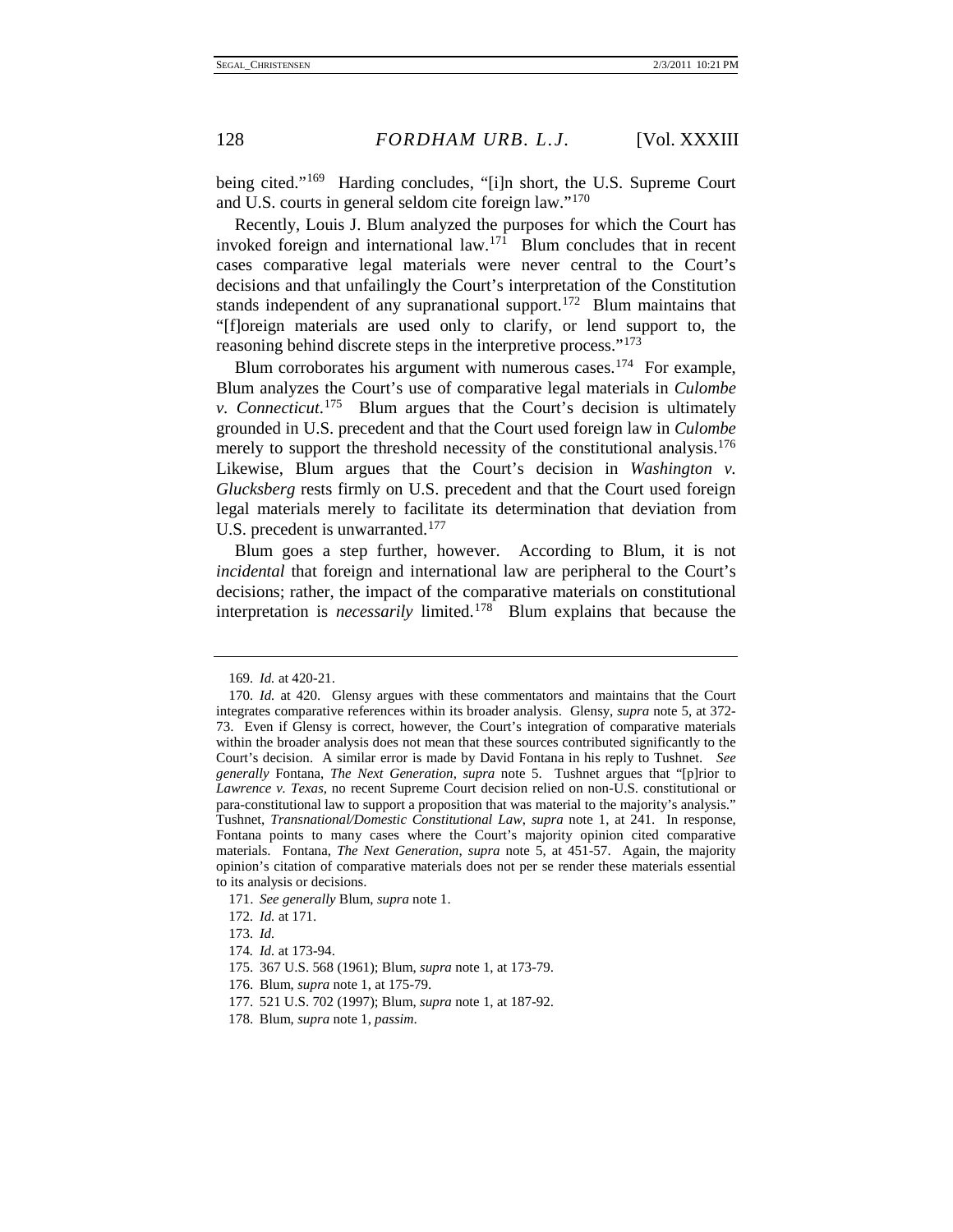Court operates within an interpretive framework based on precedent, its prior decisions are necessarily central, while the decisions of supranational legal sources are necessarily ancillary.<sup>[179](#page-29-0)</sup> Blum elaborates:

Comparative materials, when used within the common law framework, and in the manner that courts have employed them, may be thought of as a lens and nothing more. Comparative materials do not act on the Constitution or the domestic experience .... Because comparative materials do not alter the interaction between the Constitution and the American people, our understanding of the Constitution remains rooted in purely domestic sources. [180](#page-29-1)

Thus, since the Court engages in comparative analysis only within the context of an interpretive framework grounded in precedent, Blum argues that the judicial impact of foreign and international law is limited from the outset; the common law framework itself suppresses the influence of foreign experiences.[181](#page-29-2)

To a limited extent, this Comment's narrow analysis of the Court's death penalty cases supports the broad argument of these commentators. It marshals additional cases—indeed the entirety of capital punishment jurisprudence—where foreign and international law are peripheral to the Court's decisions.

#### **CONCLUSION**

Perhaps the most controversial jurisprudential issue of recent years concerns the United States Supreme Court's use of foreign and international law to interpret the United States Constitution. Citations to foreign and international law in death penalty cases have contributed greatly to this stormy controversy. Nevertheless, an analysis of the High Court's capital punishment cases demonstrates that the sensational degree of controversy belies the judicial significance of these citations.

The Court maintains that the scope of "cruel and unusual punishment" depends on society's evolving standards of decency. The Court thus marshals objective indicators of society's decency standards to determine

<sup>179</sup>*. Id.* at 166.

<sup>180</sup>*. Id.* at 199.

<span id="page-29-2"></span><span id="page-29-1"></span><span id="page-29-0"></span><sup>181</sup>*. Id.* at 197-98. Arguably, *Lawrence v. Texas*, 539 U.S. 558 (2003), represents the Court's most aggressive use of non-U.S. legal materials in recent years. Yet some scholars downplay the judicial significance of the non-U.S. legal materials even in *Lawrence*. For example, after meticulously analyzing the *Lawrence* decision, Gerald L. Neuman maintains that comparative legal materials did not govern the Court's decision but functioned "as merely one element of a complex inquiry into constitutional meaning." Neuman, *supra* note 5, at 89-90.